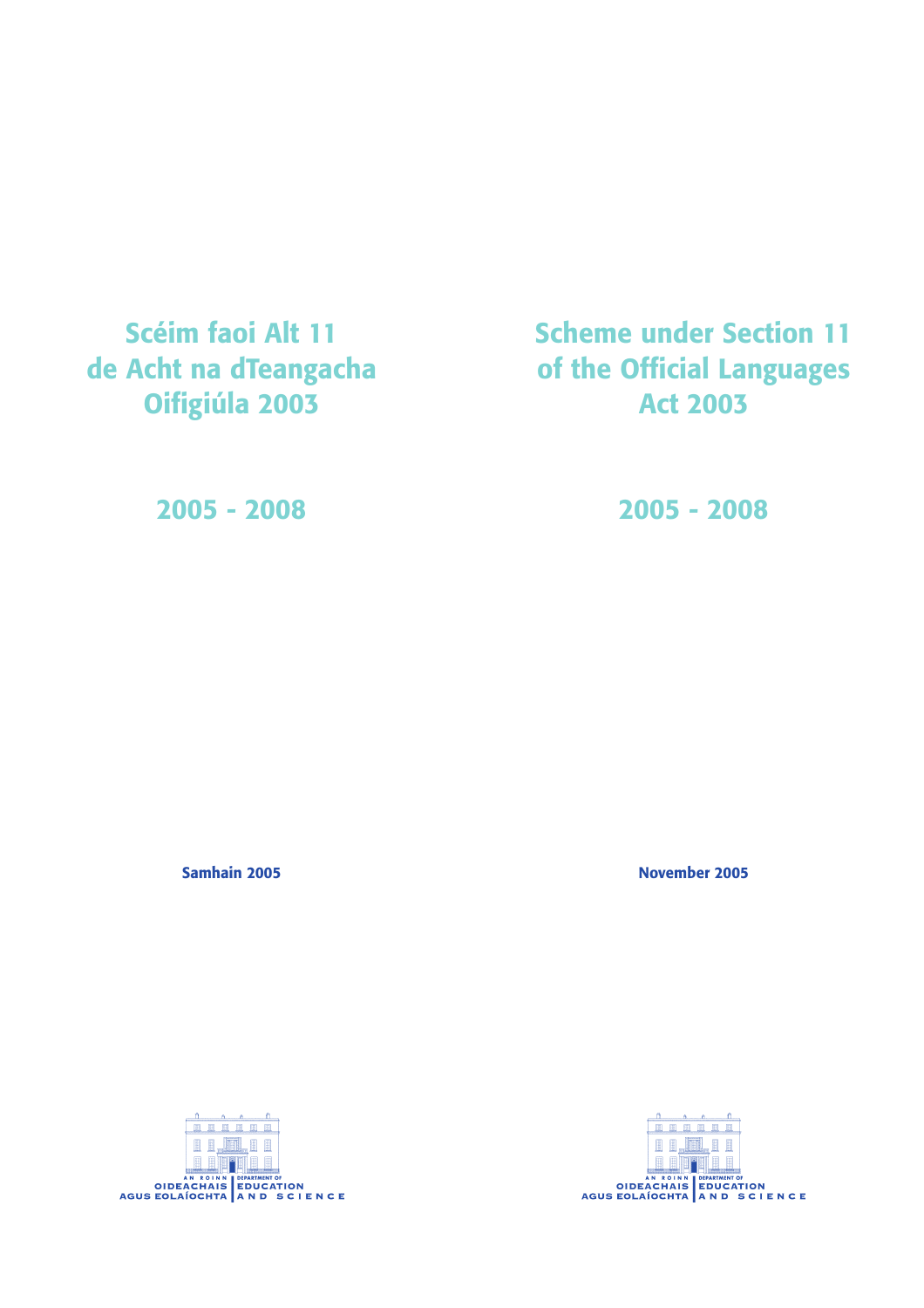*Scheme under Section 11 of the Official Languages Act 2003 2005 - 2008*

# **An Clár**

*Caibidil 1: Réamhrá agus Cúlra . . . . . . . .3*

*Caibidil 2: Soláthar Seirbhísí/Gníomhaíochtaí Ginearálta na Roinne . . . . . . . . . . . . . . . . .8*

| <b>Caibidil 3: Achoimre ar</b> |  |
|--------------------------------|--|
| Sheirbhísí/Gníomhaíochtaí      |  |
| a sholáthraíonn na Rannáin     |  |
| agus na Feabhsúcháin atá       |  |
| ar intinn againn a             |  |
| Dhéanamh orthu 13              |  |

| <b>Caibidil 4: Moltaí chun</b>  |  |
|---------------------------------|--|
| soláthar seirbhísí trí Ghaeilge |  |
| a thacú agus a fheabhsú 18      |  |

| <b>Caibidil 5: Monatóireacht</b> |  |
|----------------------------------|--|
| agus Poibliú na Scéime 20        |  |

# **Contents**

| <b>Chapter 1: Introduction</b> |  |
|--------------------------------|--|
|                                |  |

*Chapter 2: Provision of General Departmental Services/Activities . . . . . . . . . . . . . . . . . . .8*

| <b>Chapter 3: Summary of</b>        |
|-------------------------------------|
| <b>Services/Activities provided</b> |
| by Divisions and Planned            |
| <b>Improvements 13</b>              |

| <b>Chapter 4: Proposals to</b> |  |
|--------------------------------|--|
| support and enhance the        |  |
| provision of services          |  |
|                                |  |

*Chapter 5: Monitoring and Publicising the Scheme . . . . . . . . . . . . . . .20*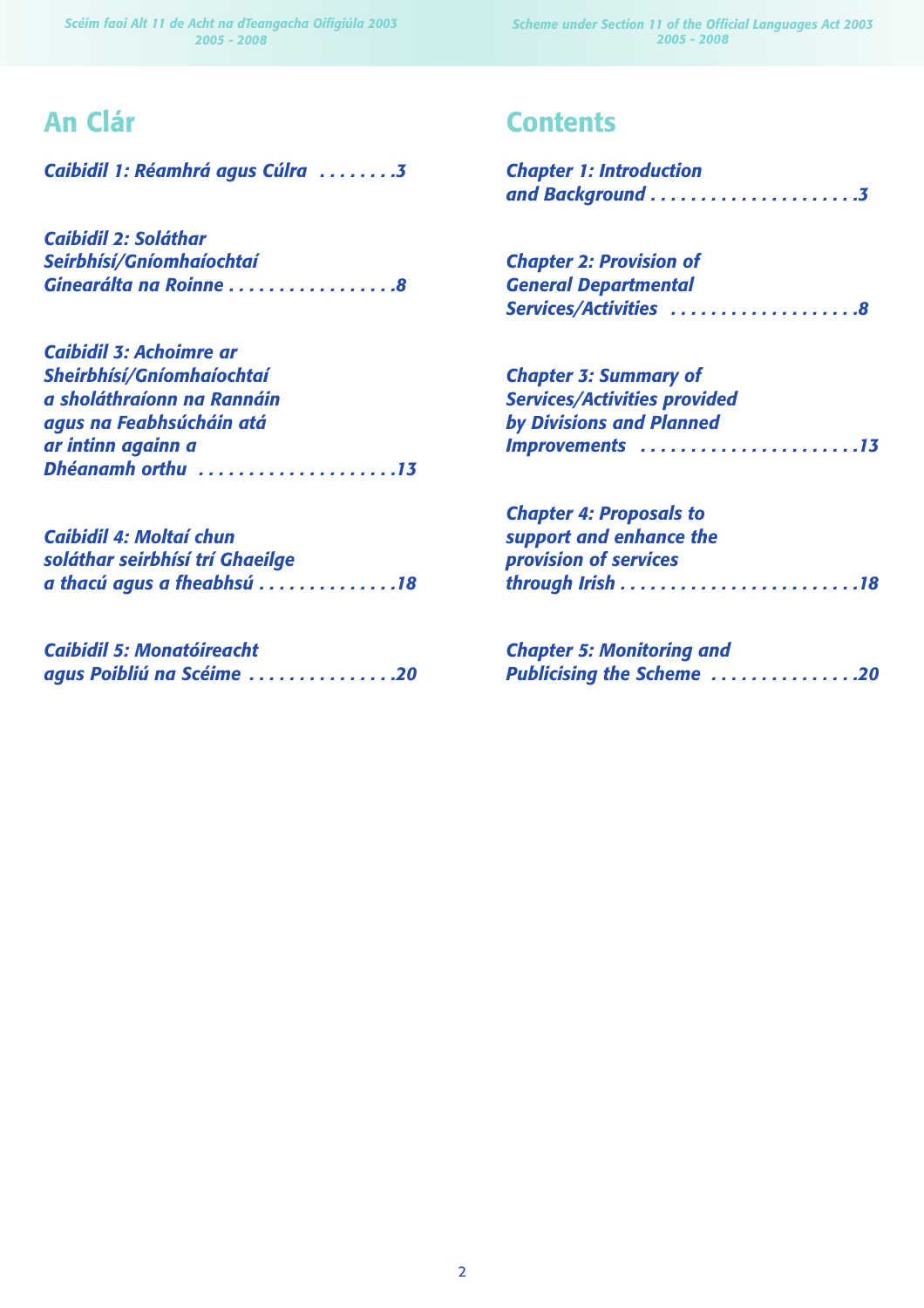# **Caibidil 1: Réamhrá agus Cúlra**

# *Ullmhú na Scéime*

Is í príomh-aidhm Acht na dTeangacha Oifigiúla ná a chinntiú go mbíonn fáil níos fearr ar sheirbhísí poiblí trí Ghaeilge agus go mbíonn na seirbhísí sin ar chaighdeán níos airde.Iarracht is ea Acht na dTeangacha Oifigiúla ar éifeacht reachtúil, chomh fada is a bhaineann le soláthar seirbhísí poiblí, a thabhairt do Alt 8 den Bhunreacht mar seo a leanas:

- Ós í an Ghaeilge an teanga náisiúnta is í an phríomhtheanga oifigiúil í
- Glactar leis an Sacs-Bhéarla mar theanga oifigiúil eile
- Ach féadfar socrú a dhéanamh le dlí d'fhonn ceachtar den dá theanga sin a bheith ina haon-teanga le haghaidh aon ghnó nó gnóthaí oifigiúla ar fud an Stáit ar fad nó in aon chuid de.

Tá foráil déanta ag Alt 11 de Acht na dTeangacha Oifigiúla 2003 do scéim reachtúil a ullmhóidh comhlachtaí poiblí ag cur síos go mion ar na seirbhísí a sholáthróidh siad:

- Trí mheán na Gaeilge
- Trí mheán an Bhéarla, agus
- Trí mheán na Gaeilge agus an Bhéarla.

Treiseoidh an scéim seo tiomantas na Roinne do thacú leis an nGaeilge mar a leagtar amach san Acht Oideachais, 1998 le Prionsabal na Seirbhíse ar Ardchaighdeán do Chustaiméirí maidir le Comhionannas na dTeangacha Oifigiúla. Beidh na seirbhísí atá ar fáil trí Ghaeilge faoi láthair mar ionad tosaithe ag an scéim. Léiríonn an scéim na réimsí ina gcuirfidh an Roinn tuilleadh feabhais ar a seirbhísí sna todhchaí.

# *Dáta tosaithe na Scéime*

Tá an scéim seo daingnithe ag an Aire Gnóthaí Pobail, Tuaithe agus Gaeltachta. Beidh tús leis an scéim le héifeacht ó 1 Nollaig 2005 agus beidh sí i bhfeidhm go ceann tréimhse trí bliana ón dáta sin nó go dtí go ndaingneofar scéim nua.

# *Forbhreathnú ar Sheirbhísí na Roinne Oideachais agus Eolaíochta*

### **Misean**

Is é misean na Roinne Oideachais agus Eolaíochta ná ardchaighdeán oideachais a chur ar fáil

- a chuirfidh ar chumas daoine aonair a n-acmhainn iomlán a bhaint amach agus a bheith rannpháirteach go hiomlán mar bhaill den tsochaí, agus
- a chuideoidh le forbairt shóisialta, chultúrtha agus eacnamaíoch na hÉireann.

# **Chapter 1: Introduction and Background**

# *Preparation of the Scheme*

The primary objective of the Official Languages Act is to ensure better availability and a higher standard of public services through Irish. The Official Languages Act seeks to give legislative effect, insofar as the delivery of public services is concerned, to Article 8 of the Constitution as follows:

- Irish language as the national language is the first official language
- The English language is recognised as a second official language
- Provision may, however, be made by law for the exclusive use of either of the said languages for any one or more official purposes, either throughout the State or any part thereof.

Section 11 of the Official Languages Act 2003 provides for the preparation by public bodies of a statutory scheme detailing the services they will provide:

- Through the medium of Irish
- Through the medium of English, and
- Through the medium of Irish and English.

This scheme will reinforce the commitment of the Department to support the Irish language as set out in the Education Act 1998 and the Quality Customer Service Principle for Official Languages Equality. The scheme will adopt as a starting base, the services currently available through Irish. Areas for future enhancement of the service provided by the Department are identified in the scheme.

# *Commencement date of Scheme*

This scheme has been confirmed by the Minister for Community, Rural and Gaeltacht Affairs. The scheme is commenced with effect from 1st December 2005 and shall remain in force for a period of three years from this date or until a new scheme has been confirmed.

# *Overview of the Department of Education and Science Services*

### **Mission**

The mission of the Department of Education and Science is to provide for high quality education, which will:

- Enable individuals to achieve their full potential and to participate fully as members of society, and
- Contribute to Ireland's social, cultural and economic development.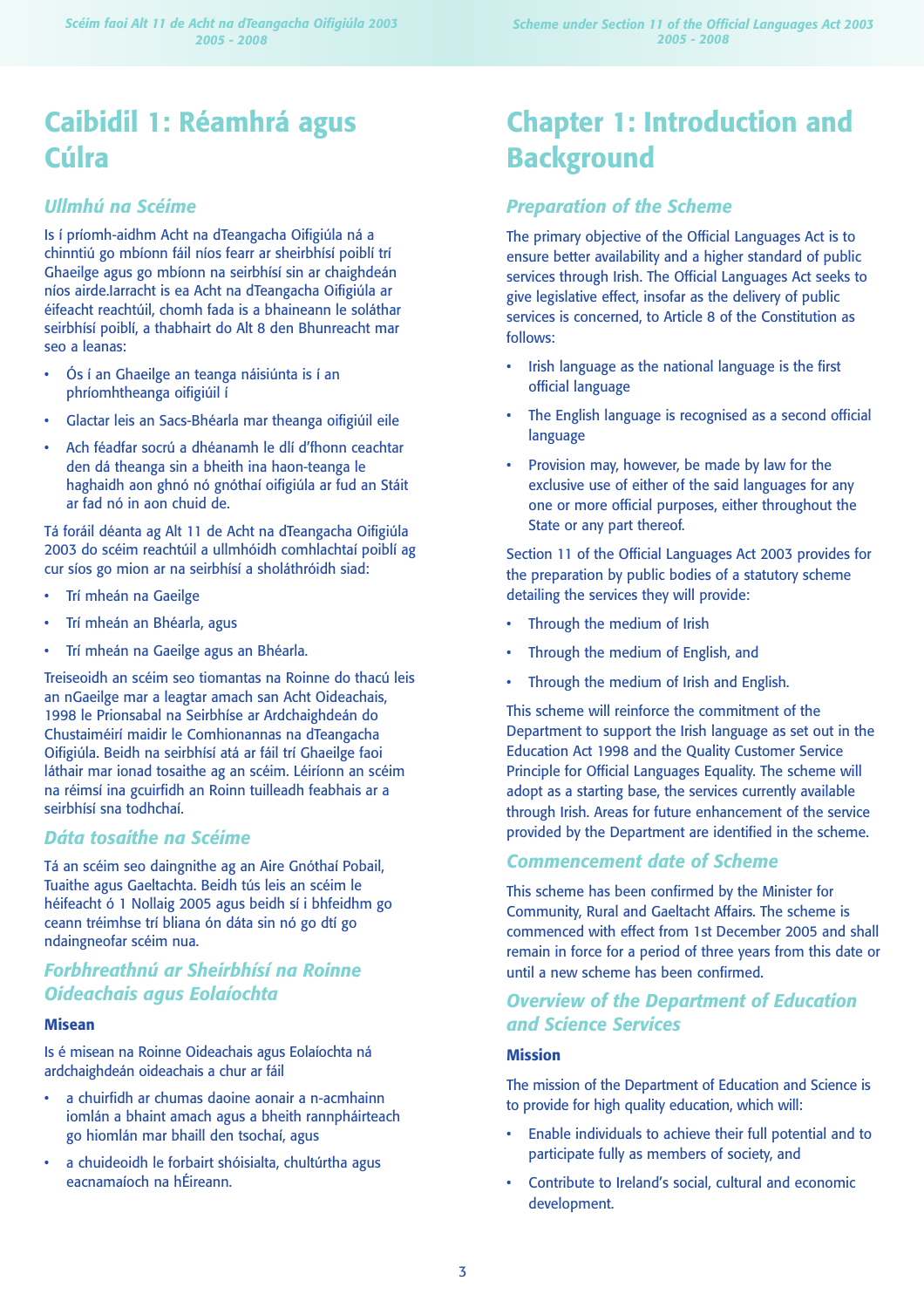## **Spriocanna Ardleibhéil na Roinne**

- 1. Cuirfimid oideachas ar fáil a oireann do riachtanais phearsanta, shóisialta, chultúrtha agus eacnamaíocha an duine aonair.
- 2. Tacóimid, tríd an oideachas, le sochaí uilechuimsitheach shóisialta agus le comhionannas deiseanna do gach duine.
- 3. Cuideoimid le rathúnas eacnamaíoch, le forbairt agus le hiomaíocht idirnáisiúnta na hÉireann.
- 4. Beimid ag iarraidh caighdeán agus cáilíocht an oideachais a fheabhsú agus cuirfimid na cleachtais is fearr ar fáil sna seomraí ranga, sna coláistí agus i lárionaid oideachais eile.
- 5. Tacóimid le soláthar oideachais trí ardchaighdeán i bpleanáil, i gceapadh beartais agus i seirbhísí do chustaiméirí.

## *Custaiméirí agus Seirbhísí na Roinne*

Bíonn chuile dhuine rannpháirteach sa chóras oideachais, go díreach nó go hindíreach, tráth éigin dá saol, mar mhacléinn, mar thuismitheoir, mar mhúinteoir, mar fhostaitheoir, mar fhostaí, nó mar bhall den chomhluadar. Ina theannta sin, glacann mórán daoine páirt mar bhaill de Chumainn Tuismitheoirí, Boird Bhainistíochta Scoile, comhlachtaí ceannais Institiúidí Tríú-leibhéil agus Coistí Gairmoideachais nó comhlachtaí eile a bhfuil páirt acu i bhforbairt agus soláthar seirbhísí a bhaineann le hoideachas.

Cé go mbíonn an Roinn rannpháirteach i soláthar réimse uileghabhálach seirbhísí do níos mó ná milliún macléinn, formhór na ngnóthaí díreacha a dhéanann micléinn leis "an gcóras", is le soláthróirí na seirbhísí seo - scoileanna, coláistí agus ollscoileanna - agus ní leis an Roinn fhéin a dhéanann siad iad. Mar thoradh air sin, is iad soláthróirí na seirbhíse oideachais, i.e., múinteoirí, lucht bainistíochta scoile agus coláiste, agus eagraíochtaí a sholáthraíonn seirbhísí oideachais. Is iad na hearnálacha bunscoile agus iarbhunscoile an bunachar custaiméirí is mó atá ag an Roinn. Tá céatadán beag de Ghaelscoileanna agus scoileanna Gaeltachta ann. Is é seo leanas na mionsonraí:

### **Earnáil Bhunscoile (figiúirí 2004Earnáil)**

| Líon Iomlán na                 | Scoileanna Gaeltachta Gaelscoileanna |                 |
|--------------------------------|--------------------------------------|-----------------|
| mBunscoileanna                 |                                      |                 |
| 3283                           | $130(3.96\%)$                        | $130(3.96\%)$   |
| Líon Iomlán Ceapachán          | Ceapacháin do                        | Ceapacháin do   |
| Múinteoirí                     | scoileanna Gaeltachta                | Ghaelscoileanna |
| 27.027                         | 567(2.09%)                           | $1171 (4.33\%)$ |
| Ceapacháin Foirne Eile seachas | Scoileanna Gaeltachta                | Gaelscoileanna  |
| Múinteoirí - Cúntóirí do       |                                      |                 |
| Riachtanas Speisialta          |                                      |                 |
| 5427                           | $(1.62\%)$<br>88                     | $106$ (1.95%)   |

## **The Department's High-Level Goals**

- 1. We will deliver an education that is relevant to individuals' personal, social, cultural and economic needs.
- 2. We will support, through education, a socially inclusive society with equal opportunity for all.
- 3. We will contribute to Ireland's economic prosperity, development and international competitiveness.
- 4. We will seek to improve the standard and quality of education and promote best practice in classrooms, schools, colleges and other centres for education.
- 5. We will support the delivery of education by quality planning, policy formulation and customer service.

## *The Department's Customers and Services*

Everyone has a direct or indirect involvement in the education system at some stage in their lives, whether as a student, a parent, a teacher, an employer, an employee, or as a member of the community. In addition, many people contribute as members of Parent Associations, School Boards of Management, the governing bodies of Third-level Institutions and Vocational Education Committees or other bodies involved in the development and delivery of education related services.

Although the Department is involved in providing a comprehensive range of services for over one million students, most of the direct dealings students have with the "system" are with schools, colleges and universities - the providers of these services - and not with the Department. As a result, the Department's main customers are the education service providers, i.e., teachers, management of schools and colleges, and organisations providing education services. The Department's largest customer base is the primary and post primary school sectors. There is a small percentage of all-Irish schools and schools in the Gaeltacht. Details as follows:

### **Primary School Sector (figures 2004)**

| <b>Total Number of Primary</b>   | Gaeltacht Schools | <b>All-Irish Schools</b> |
|----------------------------------|-------------------|--------------------------|
| <b>Schools</b>                   |                   |                          |
| 3283                             | $130(3.96\%)$     | $130(3.96\%)$            |
| Total No. of Teacher             | Appointments to   | Appointments to          |
| appointments                     | Gaeltacht schools | All-Irish schools        |
| 27,027                           | 567(2.09%)        | $1171 (4.33\%)$          |
| <b>Non Teaching Appointments</b> | Gaeltacht schools | All-Irish schools        |
| - Special Needs Assistants       |                   |                          |
| 5427                             | $88$ (1.62%)      | $106$ (1.95%)            |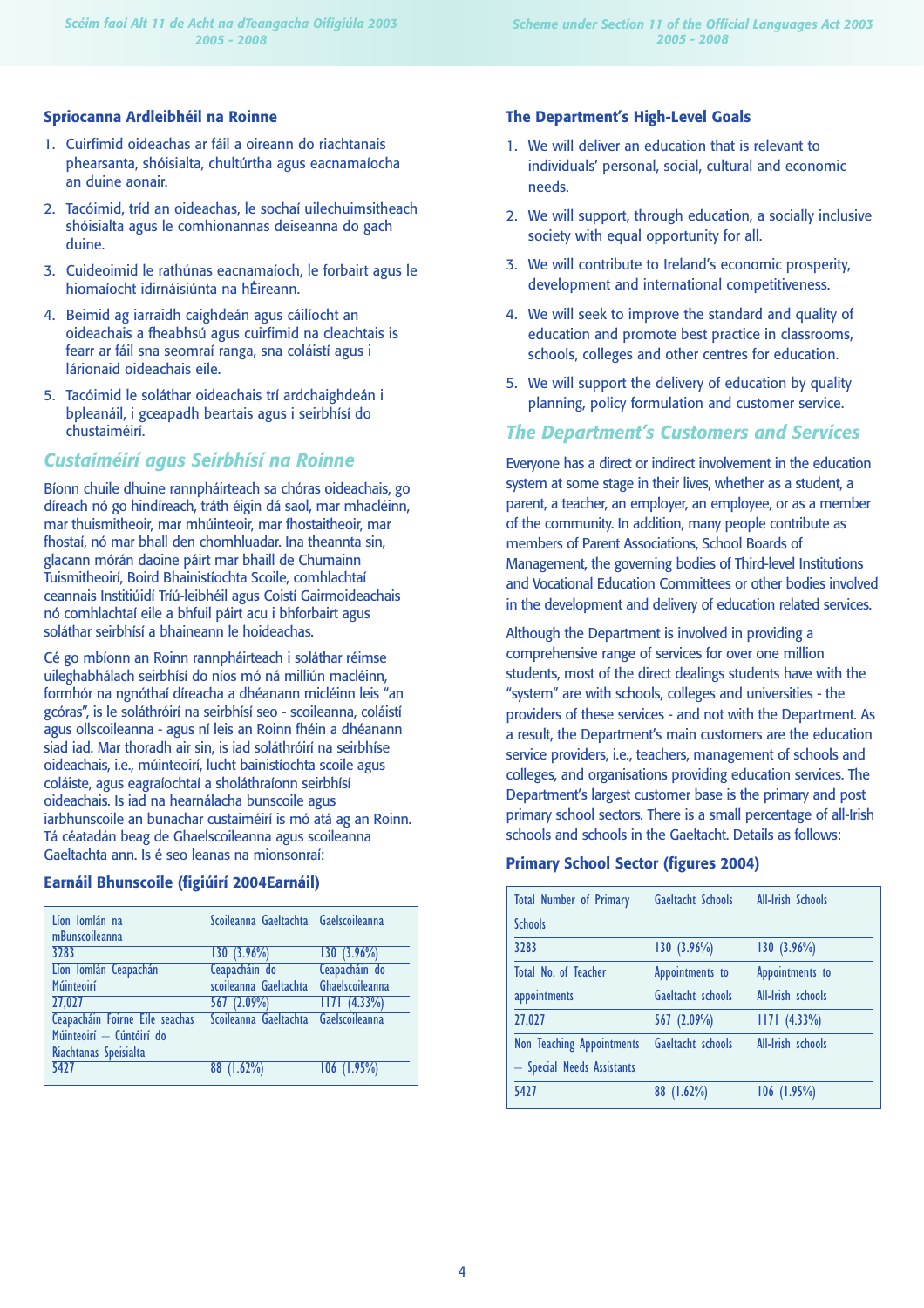#### **Earnáil Iarbhunscoile (figiúirí 2004)**

| Lion Iomlán na nIarbhunscoileanna | Scoileanna Gaeltachta & Gaelscoileanna   |
|-----------------------------------|------------------------------------------|
| 742                               | 45(6%)                                   |
| Ceapacháin Múinteoirí (ar a       | Scoileanna Gaeltachta & Gaelscoileanna   |
| n-áirítear an leithdháileadh      |                                          |
| do scoileanna Gaeltachta          |                                          |
| agus Gaelscoileanna)              |                                          |
| 24.799*                           | 342.73 (gan Coistí Gairmoideachais       |
|                                   | a chur san áireamh)                      |
| Leithdháiltí Cúntóirí Riachtanas  | Scoileanna Gaeltachta & Gaelscoileanna   |
| Speisialta (ar a n-áirítear       |                                          |
| leithdháileadh do scoileanna      |                                          |
| Gaeltachta agus Gaelscoileanna)   |                                          |
| 465.93                            | (gan Coistí Gairmoideachais<br>$8.22***$ |
|                                   | a chur san áireamh)                      |
|                                   |                                          |

## *An Próiseas Comhairliúcháin*

D'fhoilsigh an Roinn ullmhú na scéime ar na nuachtáin náisiúnta go léir agus ar ár suíomh gréasáin. Fuarthas aighneachtaí ó 25 daoine/eagraíochtaí agus tá siadsan foilsithe ar an suíomh gréasáin anois ag **www.education.ie**

Soláthraíonn an Roinn seirbhís oifige phárolla do níos mó ná 60,000 ball foirne scoile, bídís sa tseirbhís nó scortha as. Bhíomar tar éis suirbhé neamhspleách a choimisiúnú, níos luaithe i 2004, d'fhoireann múinteoireachta agus foireann eile a íoctar trí sheirbhís phárolla na Roinne. Ba é príomhaidhm an taighde a fháil amach cérbh é meas na ndaoine ar an tseirbhís agus cérbh iad na réimsí ina raibh feabhsú ag teastáil. Bhreathnaigh an suirbhé ar sholáthar seirbhísí trí mheán na Gaeilge.

Is iad seo a leanas na ceisteanna agus an anailís ar na freagraí:



*An ndéanann tú cumarsáid leis an Rannán Párolla trí Ghaeilge nó trí Bhéarla faoi láthair?*

| Ról                               |     | <b>Inscne</b>   |     |
|-----------------------------------|-----|-----------------|-----|
| Múinteoir Bunscoile               | 10% | <b>Fireann</b>  | 17% |
| Múinteoir Iarbhunscoile           | 9%  | <b>Baineann</b> | 7%  |
| Riachtanais Speisialta ar bith 3% |     | <b>Aois</b>     |     |
| Scortha                           | 15% | $20 - 24$       | 14% |
|                                   |     | 25-34           | 10% |
| Méid na Scoile                    |     | 35-44           | 7%  |
| <b>Beag</b>                       | 11% | 45-54           | 8%  |
| <b>Measartha</b>                  | 11% | $55 - 64$       | 11% |
| Mór                               | 6%  | $65+$           | 15% |

*Dá mbeadh do rogha agat, ciacu ab fhearr leat do chomhfhreagras a bheith agat leis an Rannán Párolla trí Ghaeilge nó trí Bhéarla?*

\* Is ionann an figiúr seo agus líon iomlán na bpost atá coibhéiseach le múinteoir lánaimseartha a leithdháileadh sa<br>scoibhliain 2003/04 agus cuimsionn sé an leithdháileadh do Ghaelscoileanna agus scoileanna Gaeltachta.<br>\*\* chúntóirí riachtanas speisialta a leithdháileadh do Ghaelscoileanna agus scoileanna Gaeltachta.

#### **Post Primary School Sector (figures 2004)**

| <b>Total Number of Post Primary Schools</b>  | Gaeltacht & All-Irish Schools |
|----------------------------------------------|-------------------------------|
| 742                                          | 45(6%)                        |
| Teacher appointments (including              | Gaeltacht & All-Irish         |
| allocation to Gaeltacht & All-Irish Schools) |                               |
| 24.799*                                      | 342.73 (excluding VECs)       |
| Special Needs Assistant Allocations          | Gaeltacht & All-Irish         |
| (including allocation to Gaeltacht &         |                               |
| All-Irish schools)                           |                               |
| 465.93                                       | (excluding VECs)<br>$8.22***$ |

## *Consultation process*

The Department publicised the preparation of the scheme in all the national newspapers and on our website. Submissions were received from 25 individuals/ organisations and are now published on the Department's website at **www.education.ie** 

The Department provides a payroll bureau service to over 60,000 current or retired school staff. In 2004, we commissioned an independent survey of teaching and non-teaching staff paid through the Department's payroll service. The overall research objective was to establish how the service was viewed and identify any grounds for improvement. The survey looked at the provision of services through the Irish Language.

#### The questions and analysis of responses are as follows:



*Do you currently communicate with the Payroll Division through Irish or English?*

| <b>Role</b>            |     | <b>Gender</b>      |           |
|------------------------|-----|--------------------|-----------|
| <b>Primary Teacher</b> | 10% | Male               | 17%       |
| Secondary Teacher      | 9%  | <b>Female</b>      | 7%        |
| Any Special Needs      | 3%  | Age                |           |
| <b>Retired</b>         | 15% | $20 - 24$          | 14%       |
| <b>School Size</b>     |     | $25 - 34$<br>35-44 | 10%<br>7% |
| <b>Small</b>           | 11% | 45-54              | 8%        |
| <b>Medium</b>          | 11% | 55-64              | 11%       |
| Large                  | 6%  | $65+$              | 15%       |

## *If you could have your correspondence with the Payroll Division through English or Irish, which would you prefer?*

<sup>\*</sup> This figure represents the total number of whole-time teacher equivalent posts allocated in the 2003/2004 school year and includes the allocation to All-Irish and Gaeltacht schools This figure represents the number of whole-time teacher equivalent and special needs assistant posts allocated to Gaeltacht and All-Irish schools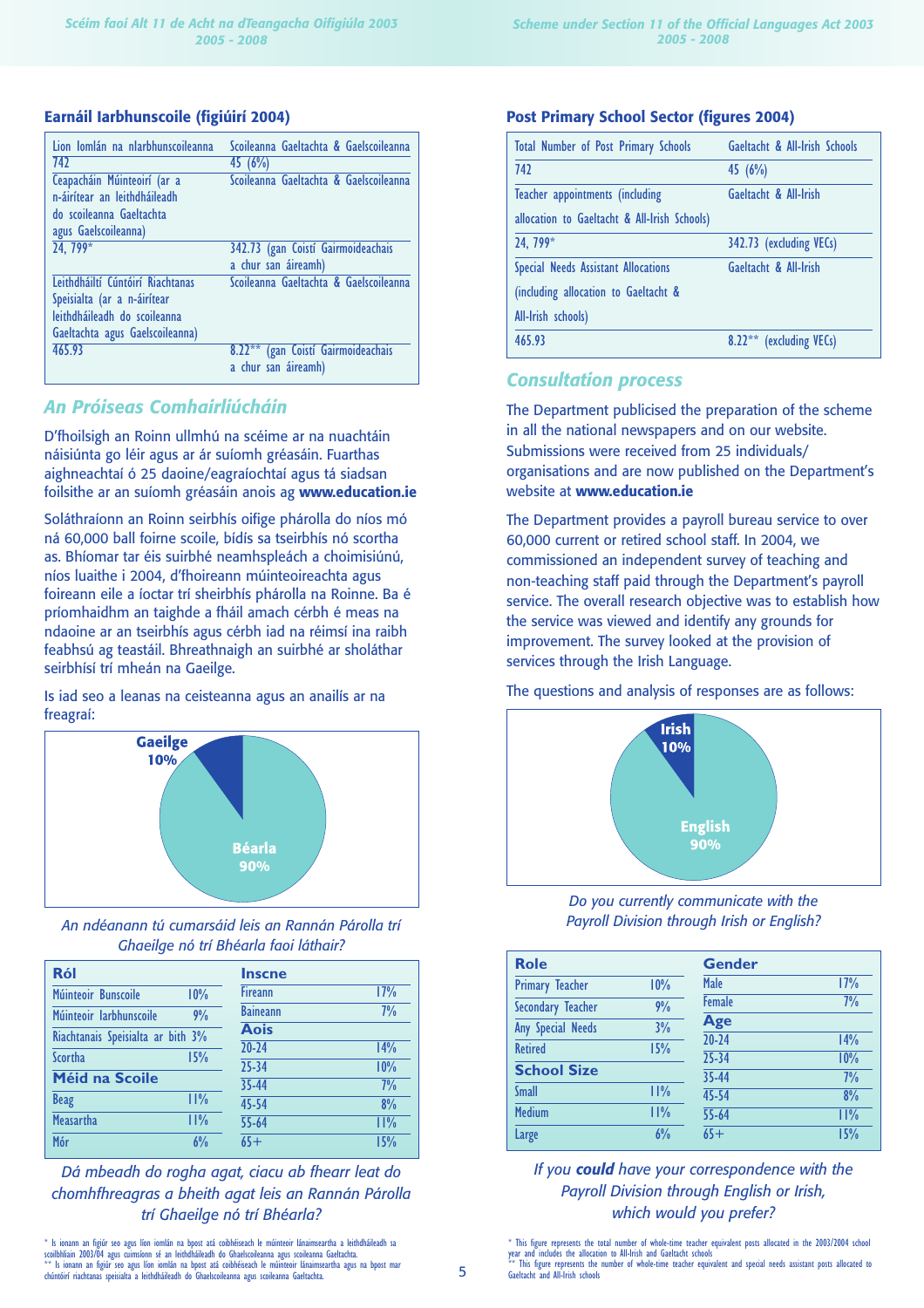

*Cé chomh sásta is atá tú leis an tseirbhís a fhaigheann tú ón Rannán Párolla i nGaeilge?\**

# *Suirbhé den Roinn*

Rinne an Roinn suirbhé uileghabhálach ar fhoireann riaracháin agus proifisiúnta chun na seirbhísí a sholáthraímid trí Ghaeilge faoi láthair a mheasúnú agus chun meastachán a fháil ar an éileamh ar sheirbhísí trí Ghaeilge. Ba mhion-mheasúnú leathan é seo de leibhéal na seirbhíse trí Ghaeilge atá ar fáil faoi láthair, den éileamh ar sheirbhís mar a bhí i 2004, den chumas atá ann seirbhísí a sholáthar trí Ghaeilge, den suim san oiliúint, agus de na pleananna chun seirbhísí a fheabhsú. Chuir an suirbhé le heolas na ndaoine ar fud na Roinne i dtaobh foralácha Acht na dTeangacha Oifigiúla agus forbairt scéim na Roinne.

Léirigh an suirbhé nach bhfuil ach cumas cúng ag rannóga riaracháin na Roinne seirbhísí a chur ar fáil trí Ghaeilge. Sa suirbhé dúirt níos lú ná 3% den fhoireann riaracháin agus thart ar 40% den Chigireacht go raibh siad líofa sa Ghaeilge. Tá thart ar 50% de bhaill na foirne sa tSeirbhís Síceolaíochta ag soláthar páirt-sheirbhíse trí Ghaeilge. Beidh an t-eolas ar leibhéal na seirbhíse atá ar fáil faoi láthair ina bhunús do na feabhsúcháin a dhéanfaimid thar thréimhse na scéime.

Tá suim forleathan ann i bhfoghlaim scileanna na Gaeilge agus dúirt 37% den bhfoireann go bhfuil fonn orthu freastal ar chúrsaí oiliúna sa Ghaeilge agus 16% díobh go bhfuil siad toilteanach freastal ar chúrsaí oiliúna lasmuigh de uaire oifige.

Tagann formhór an éilimh ar sheirbhísí ó Ghaelscoileanna agus scoileanna sa Ghaeltacht. Cé go bhfuil baint ag beagnach chuile rannóg i soláthar seirbhísí do na scoileanna ina labhraítear Gaeilge, ní féidir seirbhís dhátheangach a chur ar fáil agus an inniúlacht teanga mar atá sé san eagraíocht faoi láthair.

# *Rudaí a rachaidh i gcion ar an Scéim*

## **(1) Dílárú**

Tá príomh-oifigí na Roinne díláraithe cheana féin agus oifigí lonnaithe in Áth Luain agus i dTulach Mhór. Faoin gclár nua díláraithe athlonnófar an chuid eile de oifigí na Roinne go dtí An Muileann Cearr agus Áth Luain. Má thagann toradh ar na figiúirí a foilsíodh ón tSaoráid Lárnach Iarratais beidh athrú de 90% ar fhoireann na Roinne. Ní féidir a ghealladh go bhféadfar duine atá chomh líofa céanna sa Ghaeilge a chur in ionad Gaeilgeora atá imithe as an Roinn. D'fhéadfadh an dílárú acmhainn



*How satisfied are you with the service you receive from the Payroll Division in the Irish language?\**

## *Survey of the Department*

The Department undertook a comprehensive survey of both administrative and professional staff to assess our current services provided through Irish and to get an estimate of the demand for services through Irish.

This was a wide ranging detailed assessment of the level of Irish service currently available, the demand for service based on 2004, the competency to provide services through Irish, the interest in training, and plans to improve services. The survey also created awareness throughout the Department about the requirements of the Official Languages Act and the development of the Department's scheme.

The survey showed that there is a limited capacity to provide services through Irish by the administrative sections in the Department. Less than 3% of the administrative staff and some 40% of the Inspectorate indicated in the survey that they are fluent in Irish. Approximately 50% of staff in the Psychological Service staff are delivering a partial service through Irish. The information on the level of service currently available provides the base from which we will make improvements over the period of the scheme.

There is widespread interest in Irish language acquisition skills with 37% of the staff indicating that they wish to attend training courses in Irish and 16% willing to attend training courses outside of office hours.

The demand for services through Irish mainly emanates from all-Irish schools and schools in Gaeltacht areas. While, almost all sections are involved in providing services to the Irish speaking schools, it is not possible to provide a bilingual service with the current language capability within the organisation.

# *Factors that will impact on the Scheme*

## **(1) Decentralisation**

The Department's main offices are already decentralised with offices located in Athlone and Tullamore. The new decentralisation programme will relocate the remaining Dublin offices to Mullingar and Athlone. If published results from the Central Applications Facility are realised, the Department will see a turn-over of over 90% of staff. Ensuring that a fluent Irish speaker within the Department can be replaced by a person equally well versed in the language is not something that can be controlled. The

\* Nótáil le do thoil gur fhág 18% de iomlán na bhfreagróirí an cheist seo gan fhreagairt \* Please note 18% of total respondents did not reply to this question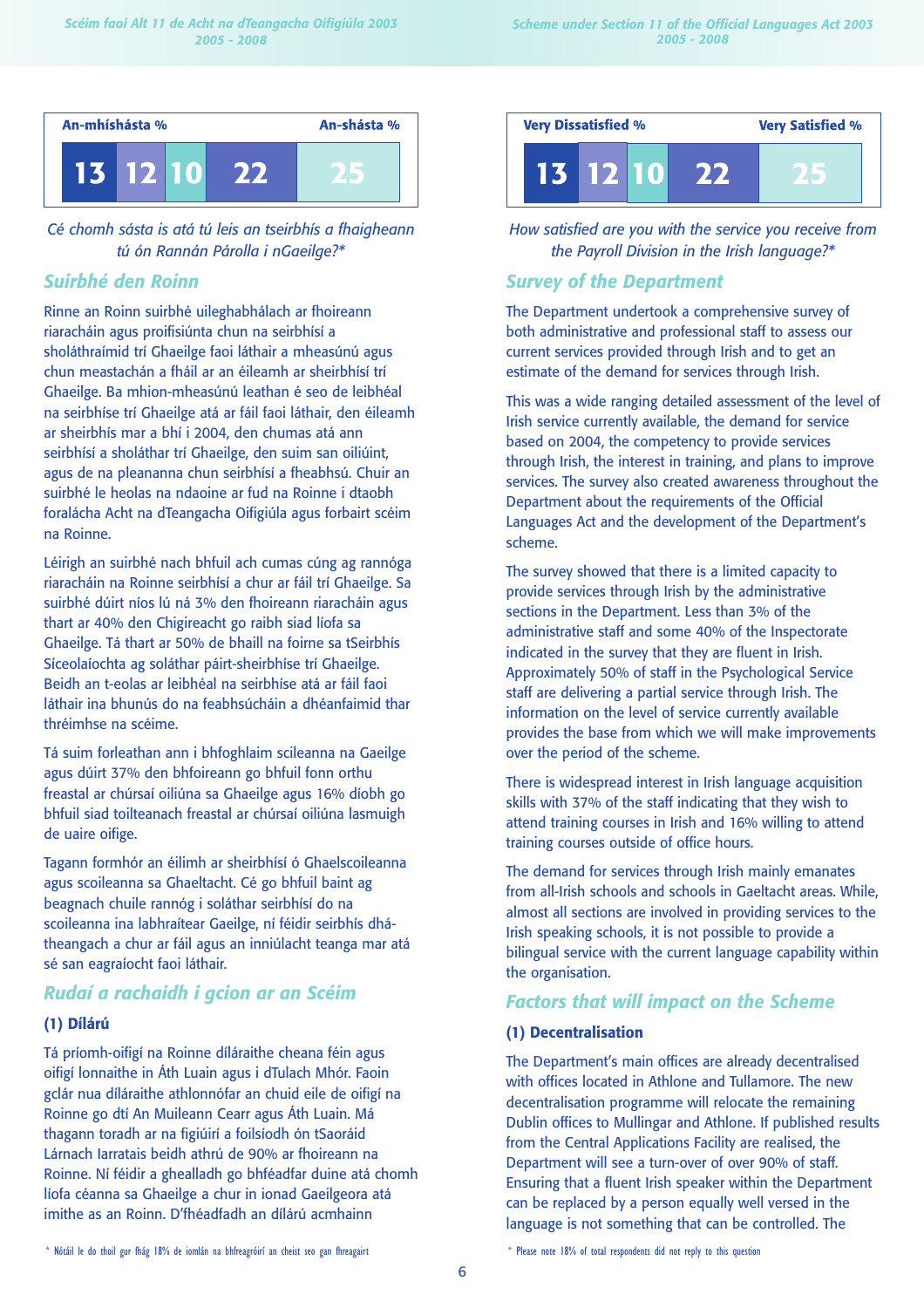Ghaeilge na Roinne a ídiú a thuilleadh, agus tá an acmhainn sin cúng go leor mar atá sé.

## **(2) Earcaíocht don tSeirbhís Phoiblí**

Is í an tSeirbhís um Cheapacháin Phoiblí soláthróir lárnach seirbhísí earcaíochta, measúnaithe agus roghnaithe don Státseirbhís. Faoi láthair earcaíonn an Roinn foireann riaracháin ag leibhéal iontrála tríd an tSeirbhís um Cheapacháin Phoiblí agus níl an Ghaeilge riachtanach do dhul isteach sa Státseirbhís. Déanfaidh an Roinn athbhreithniú ar earcaíocht a foirne riaracháin le linn na céad scéime trí bliana.

existing Irish language base of the Department's staff, which could not be regarded as extensive, may be eroded by decentralisation.

## **(2) Public Service Recruitment**

The Public Appointments Service is the centralised provider of recruitment, assessment and selection services for the Civil Service. This Department currently recruits entry level administrative staff through the Public Appointments Service and Irish is not an entry requirement to join the Civil Service. The Department will review its recruitment of administrative staff during the course of the first three year scheme.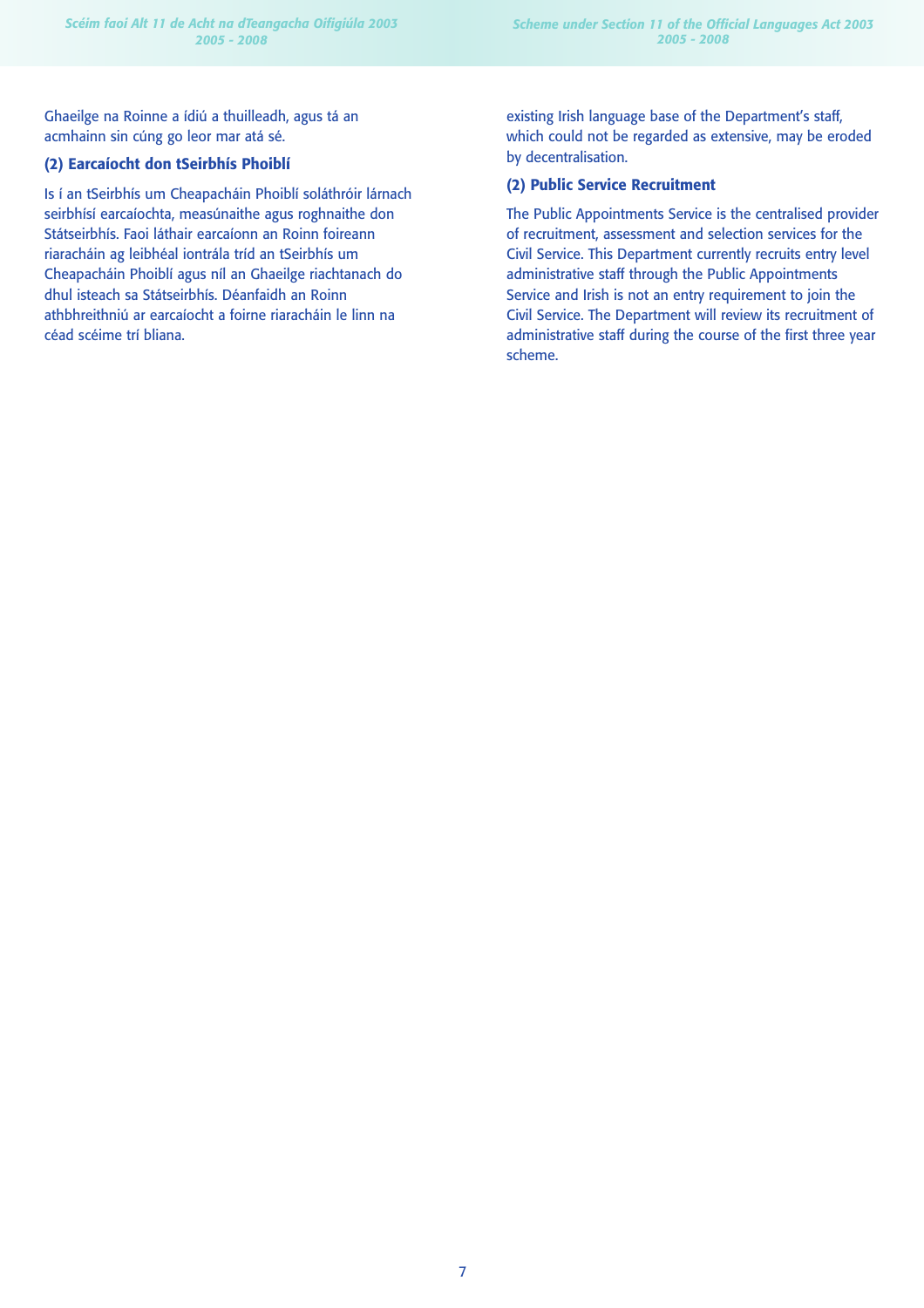# **Caibidil 2: Soláthar Seirbhísí/Gníomhaíochtaí Ginearálta na Roinne**

Déanann an chaibidil seo cur síos ar na seirbhísí atá ar fáil trí Ghaeilge do dhaoine a mbíonn teagmháil acu leis an Roinn trínár gcóras teileafóin nó trínár n-oifigí poiblí. Tá eolas ar na seirbhísí a sholáthraíonn an Roinn ar fáil go leictreonach nó trí mheán bileoga nó foilseachán eolais. Léirítear thíos na feabhsúcháin atá ar intinn a dhéanamh do chumarsáidí scríofa agus cumarsáidí béil fad is a mhaireann scéim 2005 – 2008.

## *Modhanna Cumarsáide leis an bPobal*

#### **Seirbhís Teileafóin**

#### *Fiafraithe Ginearálta*

Agus 3% de bhaill na foirne riaracháin in ann comhrá trí Ghaeilge, ní féidir freagra a thabhairt láithreach do ghlaonna as Gaeilge ach nuair atá sé ar chumas na foirne a leithéid a dhéanamh.

Sa chás nach bhfuiltear in ann sin a dhéanamh, geallfaimid glaoch ar ais taobh istigh de 1 lá oibre amháin.

## **An Feabhsúchán atá Curtha Romhainn**

Le linn tréimhse na scéime seo tacóimid leis an tseirbhís seo trí uimhir teileafóin tiomnaithe a sholáthar d'fhiafraithe as Gaeilge.

### *Fógraí Béil ar an Teileafón*

Tá fógra béil dátheangach againn ar an lasc-chlár. Beidh teachtaireachtaí phostghlór duine faoi leith dátheangach áit a bhfuil an duine sin in ann seirbhís a sholáthar trí Ghaeilge.

### **Oifigí Poiblí na Roinne**

#### *Fáilte*

Tá seirbhísí fáilte ag an Roinn sna príomhoifigí in Áth Luain, i mBaile Átha Cliath agus i dTulach Mhór. Tá an tseirbhís seo ar fáil go dátheangach faoi láthair in oifigí Áth Luain agus Bhaile Átha Cliath.

## **An Feabhsúchán atá Curtha Romhainn**

I rith 2005 – 2008, leathfaimid an tseirbhís dhátheangach fáilte do chustaiméirí in Oifig Thulach Mhóir trí theagmhálaí a chur ar fáil do lucht labhartha na Gaeilge nuair a bhuaileann isteach inár n-oifigí.

#### *Oifigí Réigiúnacha na Roinne*

Tá na hOifigí Réigiúnacha a bunaíodh le déanaí ina n-ionad teagmhála d'eolas agus comhairle don phobal ar

# **Chapter 2: Provision of General Departmental Services/Activities**

This chapter describes the services available through Irish for people who come in contact with the Department either through our phone system or through our public offices. Information on the services provided by the Department is available either electronically or by means of information leaflets or publications. The planned improvements to written and oral communications over the lifetime of the 2005 – 2008 scheme is identified.

## *Means of Communication with the Public*

#### **Telephone Service**

#### *General Queries*

With 3% of the administrative staff in the Department able to communicate in Irish, it is only possible to respond immediately to callers in Irish where staff have the language capacity to do so.

For an Irish call that cannot be responded to immediately in Irish, we will offer to have the call returned within 1 working day.

## **Planned improvement**

During the period of this scheme we will support this service by providing a dedicated telephone number for queries in Irish.

#### *Oral Announcements by Telephone*

Our oral announcement at the switchboard is bilingual. Individual voicemail messages will be bilingual where the individual can provide a service through Irish.

#### **Public Offices of the Department**

#### *Reception*

The Department has reception services in the main offices in Athlone, Dublin and Tullamore. This service is currently available bilingually in the Athlone and Dublin Offices.

#### **Planned improvement**

During 2005 – 2008, we will extend the bilingual reception service to the Tullamore Office by providing a contact for Irish speaking customers who call into the offices.

#### *Regional Offices of the Department*

The recently established Regional Offices are a single point of contact for information and advice to the public on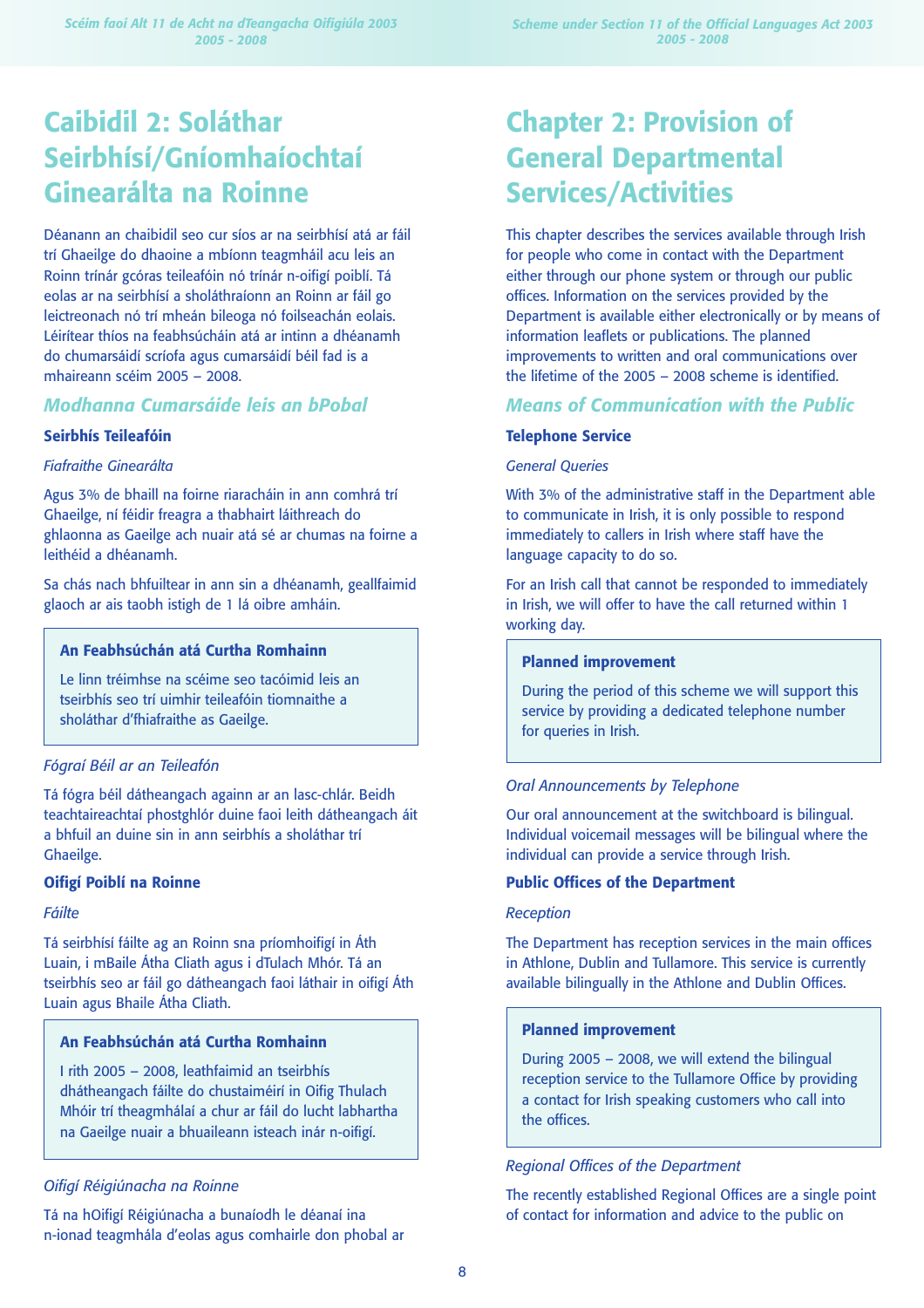na seirbhísí oideachais atá le fáil i ngach limistéar. Déanann siad ionadaíocht don Roinn ar chomhlachtaí cuí réigiúnacha agus áitiúla, agus bíonn siad ina mbealach cumarsáide ar cheisteanna a bhaineann le hoideachas idir an Roinn agus páirtithe taobh amuigh di.

An Oifig Réigiúnach Tuaisceartach i gCorcaigh agus an Oifig Réigiúnach Iar-thuaisceartach i Sligeach, soláthraíonn siad seirbhísí dátheangacha.

## **Soláthraíonn na hoifigí seo leanas seirbhísí trí Bhéarla**

Stiúrthóireacht Réigiúnach– Baile Átha Cliath

Oifig Réigiúnach Chill Dara Chill Mhanntáin – An Nás

Oifig Réigiúnach Lár-Tíre – An Muileann Cearr

Oifig Réigiúnach an Oirdheiscirt– Port Láirge

Oifig Réigiúnach an Lár-Iarthair – Luimneach

Oifig Réigiúnach an Oirthuaiscirt – An Uaimh

Oifig Réigiúnach Chontae Bhaile Átha Cliath Theas– An Tamhlacht

Oifig Réigiúnach an Iarthair–Gaillimh

## **An Feabhsúchán atá Curtha Romhainn**

I rith 2005 – 2008, ceapfaimid ball amháin den fhoireann chun seirbhís fháilte dhátheangach a thabhairt in Oifig Réigiúnach an Iarthair i nGaillimh, in Oifig Réigiúnach an Oir-Thuaiscirt san Uaimh, agus in Oifig Réigiúnach Chontae Bhaile Átha Cliath Theas i dTamhlacht, nó cuirfimid breis oiliúna ar an fháilteoir atá ann cheana.

### **Faisnéis don Phobal**

Eisíonn an Roinn faisnéis do bhunachar éagsúil chustaiméirí. Ullmhaítear faisnéis ar an Roinn i mBéarla agus is é seo an leagan den bhfaisnéis a úsáidtear chun críche mínithe. Déanaimid ár ndícheall aistriúcháin Ghaeilge den scoth dár bhfaisnéis a chur ar fáil. Tá sé de pholasaí ag an Roinn faisnéis a fhoilsiú go leictreonach ar ár suíomh gréasáin ag **www.education.ie**. Tá níos mó ná 2,500 doiciméad ar ár suíomh gréasáin faoi láthair agus 18% díobh le fáil as Gaeilge.

## *Ciorcláin*

Déanann an Roinn cumarsáid le scoileanna trí mheán ciorclán. Foilsítear iad seo go leictreonach chomh maith, agus tá 40% de na ciorcláin ar ár suíomh gréasáin le fáil as Gaeilge agus Béarla araon.

## **An Feabhsúchán atá Curtha Romhainn**

I rith 2005 – 2008, cuirfimid leagan Gaeilge ar fáil de gach ciorclán nua a scaiptear ar bhunscoileanna.

education services available in each area. Regional Offices also represent the Department on appropriate regional and local bodies, communicating information on education issues to and from the Department.

Bilingual services are provided by the Southern Regional Office in Cork and the North Western Regional Office in Sligo.

## **Service through English is provided by the following offices**

Regional Directorate – Dublin

Kildare Wicklow Regional Office - Naas

Midlands Regional Office - Mullingar

South Eastern Regional Office – Waterford

Mid-Western Regional Office – Limerick

North Eastern Regional Office - Navan

Dublin South County Regional Office – Tallaght

Western Regional Office – Galway

### **Planned improvement**

During 2005 – 2008, we will assign or upskill one member of staff to provide a bilingual reception service in the Western Regional Office in Galway, The North Eastern Regional Office in Navan, and the Dublin South County Regional Office in Tallaght.

### **Information to the Public**

The Department issues information to a diverse customer base. Information in the Department is prepared in English and this is the version of the information used for interpretation purposes. Every effort is made to provide quality Irish translations of our information. It is the policy of the Department to publish information electronically on our website at **www.education.ie**. There are, currently, over 2,500 documents on the website with 18% available in Irish.

### *Circulars*

The Department communicates with schools by means of circulars. These are also published electronically with 40% of circulars on our website available in both Irish and English.

### **Planned improvement**

During 2005 – 2008, we will provide an Irish version of all new circulars that issue to primary schools.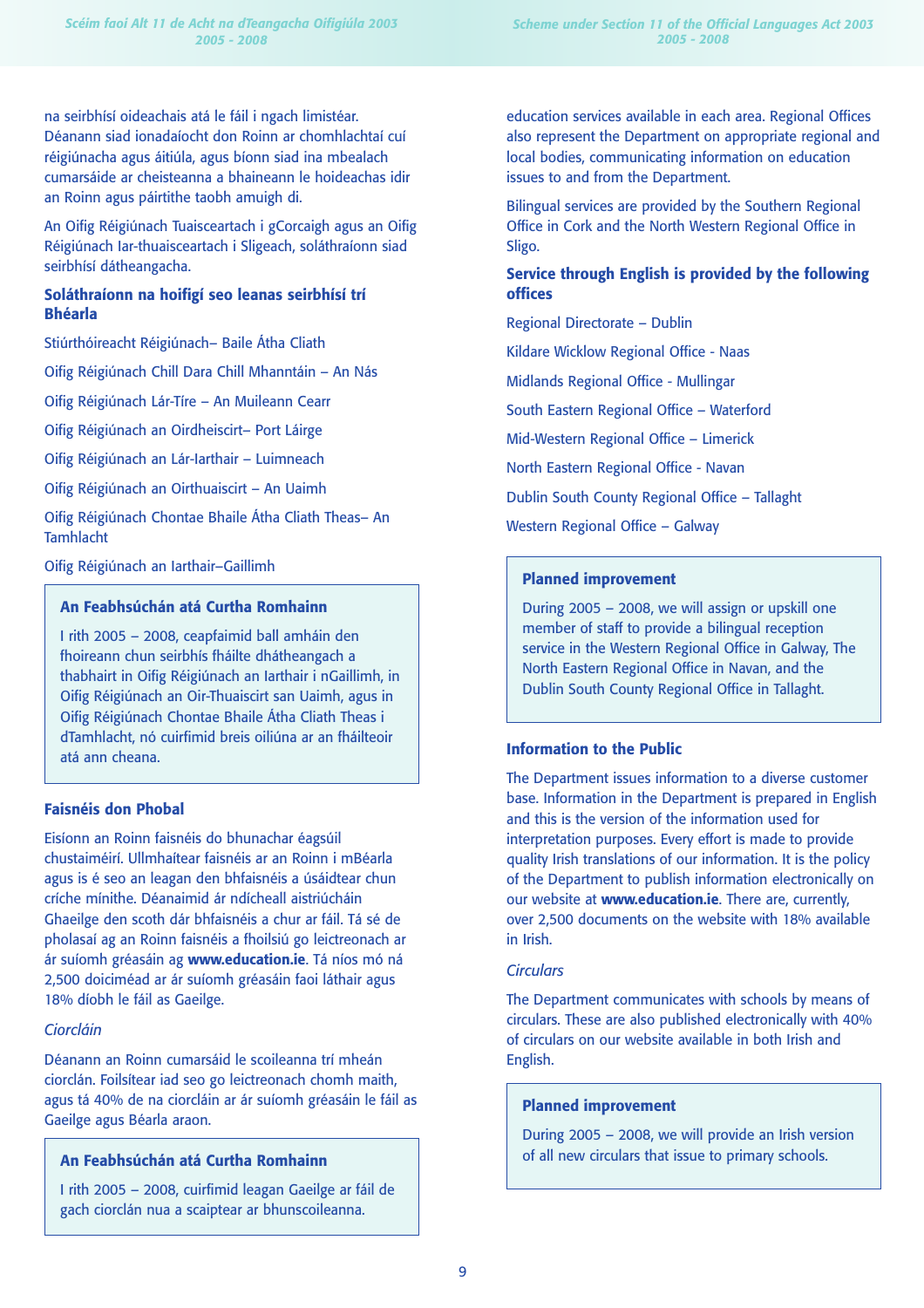### *Foilseacháin Chorpraithe*

Foilsíonn an Roinn roinnt foilseachán corpraithe gach bliain. Faoi réir Acht na dTeangacha Oifigiúla, leanfaimid orainn ag soláthar leagan Gaeilge de gach foilseachán corpraithe. Cuirtear na foilseacháin seo amach chuig na Comhpháirtithe Oideachais agus faigheann níos mó ná 4,000 scoileanna cóipeanna de na foilseacháin chorpraithe. Cuirtear leaganacha Gaeilge de dhoiciméid chuig na Gaelscoileanna agus na scoileanna Gaeltachta, ar ndóigh, agus bíonn siad ar fáil do scoileanna eile ach iad a iarraidh.

#### **An Feabhsúchán atá Curtha Romhainn**

Go ginearálta, foilsítear an leagan Gaeilge agus an leagan Béarla i diaidh a chéile, ach i gcaitheamh scéime 2005 – 2008 tosóidh an Roinn diaidh ar ndiaidh ag cur amach dlúthdhioscaí leis an leagan Gaeilge agus an leagan Béarla orthu.

### *Foilseacháin*

Tá an Roinn freagrach as pleanáil agus soláthar cóiríocht scoile agus dá réir sin tá sí gafa le bainistíocht tionscadal móra tógála. Mar thaca don gclár seo tá sraith de ábhar treoraithe teicniúla ann maraon le doiciméadú de leithéid Líníochtaí Ailtireachta, Billí Cainníochtaí, agus Iarratais ar Thairiscintí, &rl. De bhrí go bhfuil siad casta, teicniúil leanfar de na doiciméid seo a chur ar fáil i mBéarla amháin chomh fada agus a mhaireann an chéad scéim.

De ghnáth, is i mBéarla amháin a bhíonn fáil ar doiciméid taighde, tuairiscí coistí, moltaí meitheal oibre agus doiciméid eile a úsáidtear go hinmheánach nó a scaiptear i measc na gComhpháirtithe Oideachais.

## **An Feabhsúchán atá Curtha Romhainn**

I rith 2005 – 2008, cuirfimid leagan Gaeilge ar fáil de dhoiciméid neamh-theicniúla a scaiptear ar bhunscoileanna.

### *Bileoga Eolais*

Cuireann an Roinn bileoga eolais ar fáil do ghrúpaí éagsúla custaiméirí. Bíonn na bileoga seo i mBéarla de ghnáth. Eisíonn an tSeirbhís Náisiúnta Síceolaíochta Oideachais a mbileoga eolais go léir i mBéarla agus i nGaeilge.

## **An Feabhsúchán atá Curtha Romhainn**

I rith 2005 – 2008, cuirfimid leagan Gaeilge ar fáil de gach bileog eolais nua a scaiptear ar bhunscoileanna.

## *Corporate Publications*

The Department publishes a number of corporate publications on an annual basis. In accordance with the Official Languages Act, we will continue to provide an Irish version of all corporate publications. These publications are sent to the Education partners with over 4,000 schools receiving copies of corporate documents. Irish versions of documents are sent, as a matter of course, to the all-Irish schools or schools in the Gaeltacht areas and are available to others on request.

## **Planned improvement**

Generally, Irish and English versions are published separately but over the 2005 – 2008 scheme, the Department will move towards issuing CDs with both Irish and English versions available.

#### *Publications*

The Department is responsible for the planning and provision of school accommodation and consequently involved in the management of major building projects. In support of this programme there is a series of technical guidance material and documentation such as Architectural Drawings, Bills of Quantities, and Requests for Tenders, etc. Due to the complex technical nature of this documentation they will continue to be in English only during the life-time of the first scheme.

Research documents, reports of committees, working groups, proposals and other documents for internal use or for dissemination to the Education partners are generally available in English only.

#### **Planned improvement**

During 2005 – 2008, we will provide an Irish version of non-technical documents that are circulated to primary schools.

### *Information leaflets*

The Department produces Information leaflets for various customer groups. These information leaflets are generally available in English. All information leaflets issued by the National Educational Psychological Service (NEPS) are issued in Irish and English.

### **Planned improvement**

During 2005 – 2008, we will provide an Irish version of all new information leaflets that are circulated to primary schools.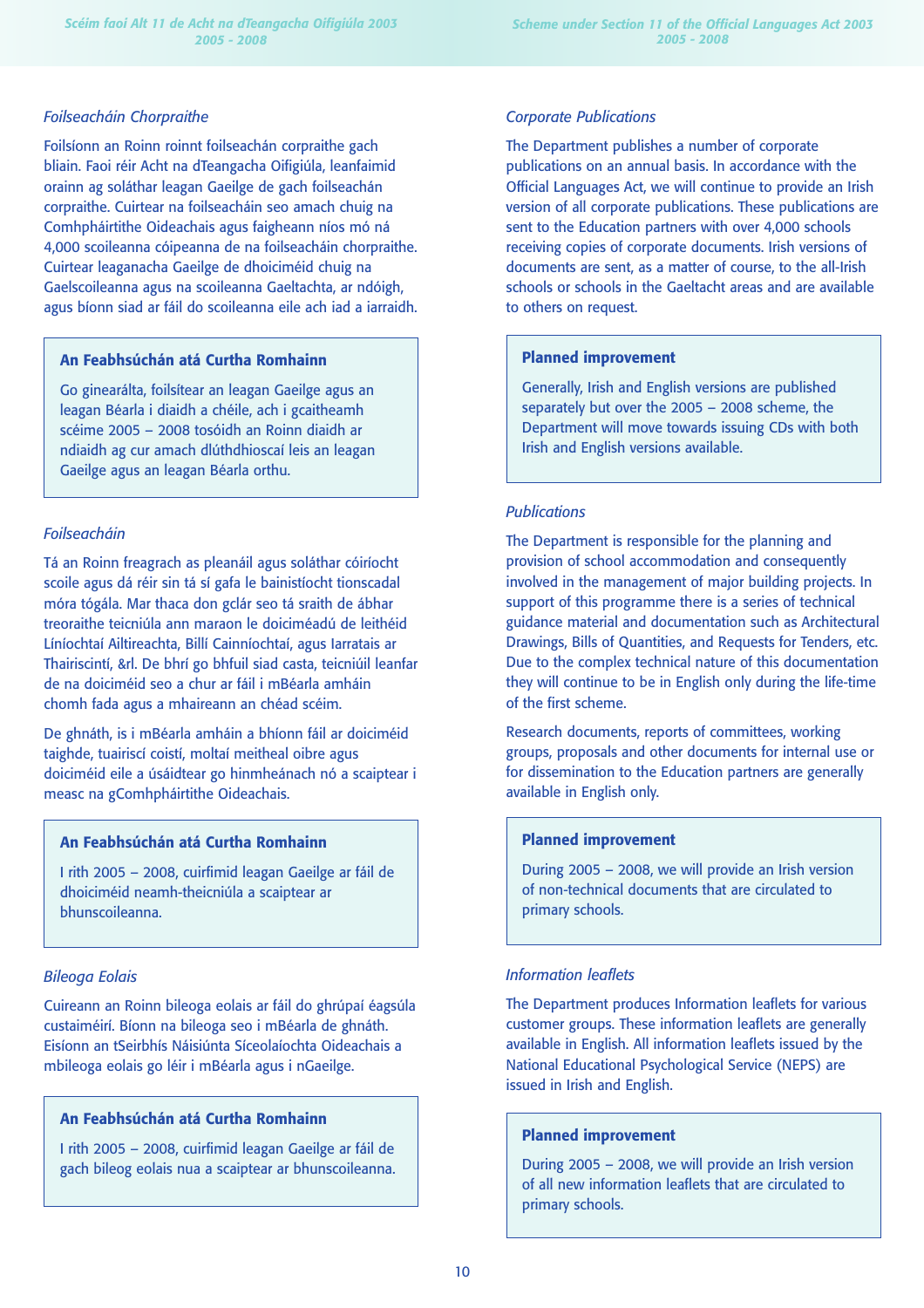#### *Foirmeacha Iarratais*

Eisíonn an Roinn foirmeacha iarratais i gcomhair réimse seirbhísí, de leithéid luathscor do mhúinteoirí, éilimh ionadaíochta do scoileanna, iarratais ar chuimsiú tionscadal beaga tógála i scéim na nOibreacha Samhraidh, &rl. Go hiondúil, bíonn na foirmeacha iarratais ar fáil i mBéarla.

#### **An Feabhsúchán atá Curtha Romhainn**

I rith 2005 – 2008, cuirfimid leagan Gaeilge ar fáil de na foirmeacha iarratais do na seirbhísí seo leanas:

- Seirbhís Phárolla do Bhunscoileanna, Meánscoileanna, Scoileanna Pobail, Scoileanna Cuimsitheacha – Rannán Párolla
- Seirbhísí Riaracháin Bunscoile
- Seirbhísí Pearsanra d'fhoireann múinteoireachta agus foireann eile a fhostaítear ag leibhéal Bunscoile.

Déanfar cur i bhfeidhm na dtionscnamh ríomhsheirbhísí Rialtais agus tabhairt isteach na bhfoirmeacha iarratais ar-líne, a dhéanfar in éineacht leis sin, ar bhonn dátheangach. An chéad tionscnamh den sórt sin, gabháil ar-líne bhunachair éileamh tuarastal d'fhoireann múinteoireachta agus foireann eile a fhostaítear i mbunscoileanna, déanfar é a phíolótú i 2006.

#### *Pacáistí Acmhainne agus Físeáin*

Ní bhíonn eolas i bhfoirm pacáistí acmhainne agus físeáin ar fáil ach i mBéarla amháin de ghnáth mar gheall ar chostas foilseacháin líon beag pacáistí acmhainne agus tairgthe físeán i nGaeilge.

## **An Feabhsúchán atá Curtha Romhainn**

I rith 2005-2008, measúnóimid féidearthacht pacáistí acmhainne a aistriú go Gaeilge do chláir scoileanna.

#### *Preaseisiúintí*

Faoi láthair, cuirtear preaseisiúintí amach as Béarla.

#### **An Feabhsúchán atá Curtha Romhainn**

I rith 2005 – 2008, cuirfimid amach leaganacha Gaeilge de phreaseisiúintí a fhógraíonn scéimeanna nua nó athruithe polasaí.

### *Óráidí nó Ráitis*

Óráidí nó ráitis a thugann Airí, na cinn a thugtar san Oireachtas ina measc, nó óráidí a thugann oifigigh sinsearacha, cuirfear ar fáil i dteanga(cha) a dtabhartha iad.

#### *Application forms*

The Department issues application forms for a range of services, such as early retirement for teachers, school substitution claims, applications for inclusion of small scale building projects in the Summer Works scheme, etc. Application forms are generally available in English.

#### **Planned improvement**

During 2005 – 2008, we will provide an Irish version of application forms for the following services:

- Payroll Service for Primary, Secondary, Community and Comprehensive Schools - Payroll Division
- Primary Administration Services
- Personnel Services for teaching and non-teaching staff employed at the Primary level.

The implementation of e-Government initiatives and the accompanying introduction of on-line application forms will be on a bilingual basis. The first such initiative, the on-line capture of salary claim data for teaching/non teaching staff employed in schools, will be piloted in 2006.

#### *Resource Packs and Videos*

Information in the form of resource packs and videos are generally available in English only due to the cost implications of publishing a small quantity of the resource packs and production of videos through Irish.

#### **Planned improvement**

During 2005 – 2008, we will assess the feasibility of translating resource packs into Irish for school programmes.

#### *Press Releases*

Press releases are currently issued in English.

#### **Planned improvement**

During 2005 – 2008, we will issue Irish versions of press releases that announce new schemes or policy changes.

#### *Speeches or Statements*

Speeches or statements, including those in the Oireachtas, by Ministers or speeches by senior officials will be made available in the language(s) in which they are delivered.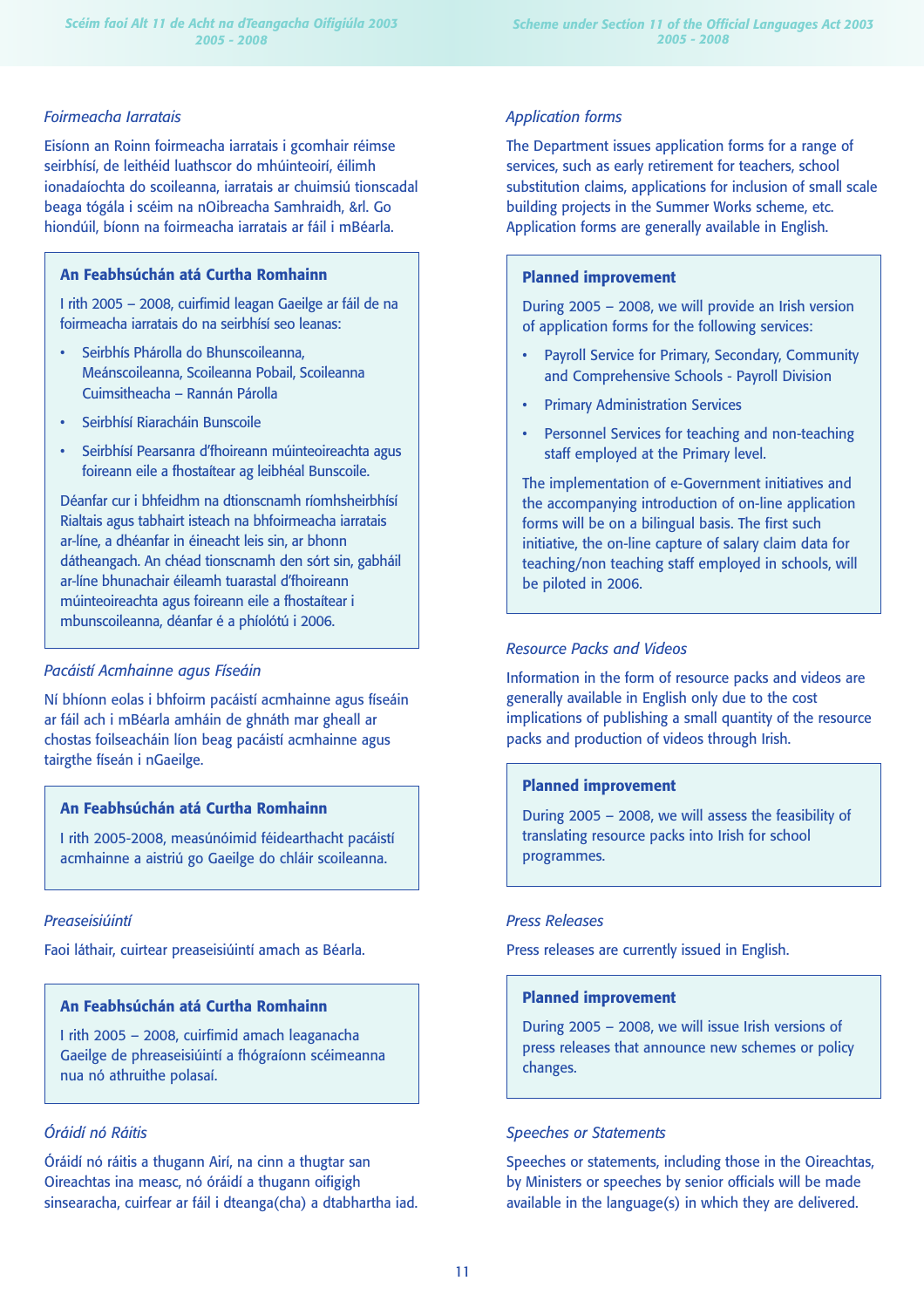#### *Suíomh Gréasáin*

Tá sé de chumas ag an suíomh gréasáin a bheith go hiomlán dátheangach agus casadh ó leathanach Béarla go leathanach Gaeilge nuair a chliceáiltear ar an gcnaipe 'Leagan Gaeilge'. Faoi láthair tá 18% de na doiciméid ar an suíomh ar fáil trí Ghaeilge.

## **An Feabhsúchán atá Curtha Romhainn**

I rith 2005 – 2008, tá sé d'aidhm againn an céatadán d'ábhar Gaeilge ar ár suíomh gréasáin a mhéadú go 30%.

### **Cruinnithe Poiblí**

Stiúrfar cruinnithe as Béarla. I gcaitheamh na céad scéime, meáfar méid an ghá atá le seirbhísí aistriúcháin do shaghsanna áirithe cruinnithe poiblí ag cur san áireamh an t-éileamh measúnaithe ar na seirbhísí sin.

# *Teicneolaíocht na Faisnéise –Seirbhísí mar atá Faoi Láthair agus Seirbhísí atá á bPleanáil*

## *Seirbhísí Ríomhaire*

Tá sé de chúram ar Aonad Theicneolaíocht na Faisnéise seirbhísí ríomhaire na Roinne a sholáthar.

- Trí Bhéarla a bheidh na gnásanna soláthair ar siúl mar a bhí go dtí seo
- Roinnt de na córais ríomhaire ata ag an Roinn faoi láthair, tá siad ag obair ó na nóchaidí luath i leith agus tá uasghrádú déanta orthu níos mó ná uair amháin de réir mar a d'athraigh an teicneolaíocht. Níl sé ar intinn ag an Roinn na córais oidhreachta seo a uasghrádú go stádas dátheangach. De réir mar a thagann córais faoi leith go dtí deireadh a ré agus de réir mar a chuirtear córais eile ina n-áit, caithfear aghaidh a thabhairt ar chur i bhfeidhm córas a bhfuil cumas dátheangach acu
- Taobh amuigh de stáiseaneoireacht phárolla, tá an stáiseaneoireacht ríomhghinte i mBéarla amháin.

#### **An Feabhsúchán atá Curtha Romhainn**

Táimid ag díriú ar lár na bliana 2006 mar spriocdháta do thionscadal píolótach.

#### *Website*

The website has the capacity to be fully bilingual and to switch from an English page to an Irish page by clicking on the 'Leagan Gaeilge' button. Currently 18% of documents on the site are provided through Irish.

#### **Planned improvement**

During 2005 – 2008, we aim to increase the percentage of Irish material on our website to 30%.

#### **Public Meetings**

Meetings will be conducted in English. During the lifetime of the first scheme, consideration will be given to the need for interpretation services for particular categories of public meetings, based on assessed demand.

## *IT Services Current and Planned*

#### *Computer Services*

The I.T. Unit is responsible for the provision of Department computer services.

- Procurement procedures will continue to be through English
- Some of the Department's existing computer systems have been in operation since the early 1990s and have been through a number of upgrades as the technology has changed. It is not proposed to upgrade these legacy systems to bilingual status. As individual systems come to the end of their life-cycle and have to be replaced, the implementation of systems capable of operating bilingually will be addressed
- With the exception of payroll stationery, computer generated stationery is in English only.

## **Planned improvement**

On-line services will be delivered in both Irish and English. A pilot project is targeted for mid 2006.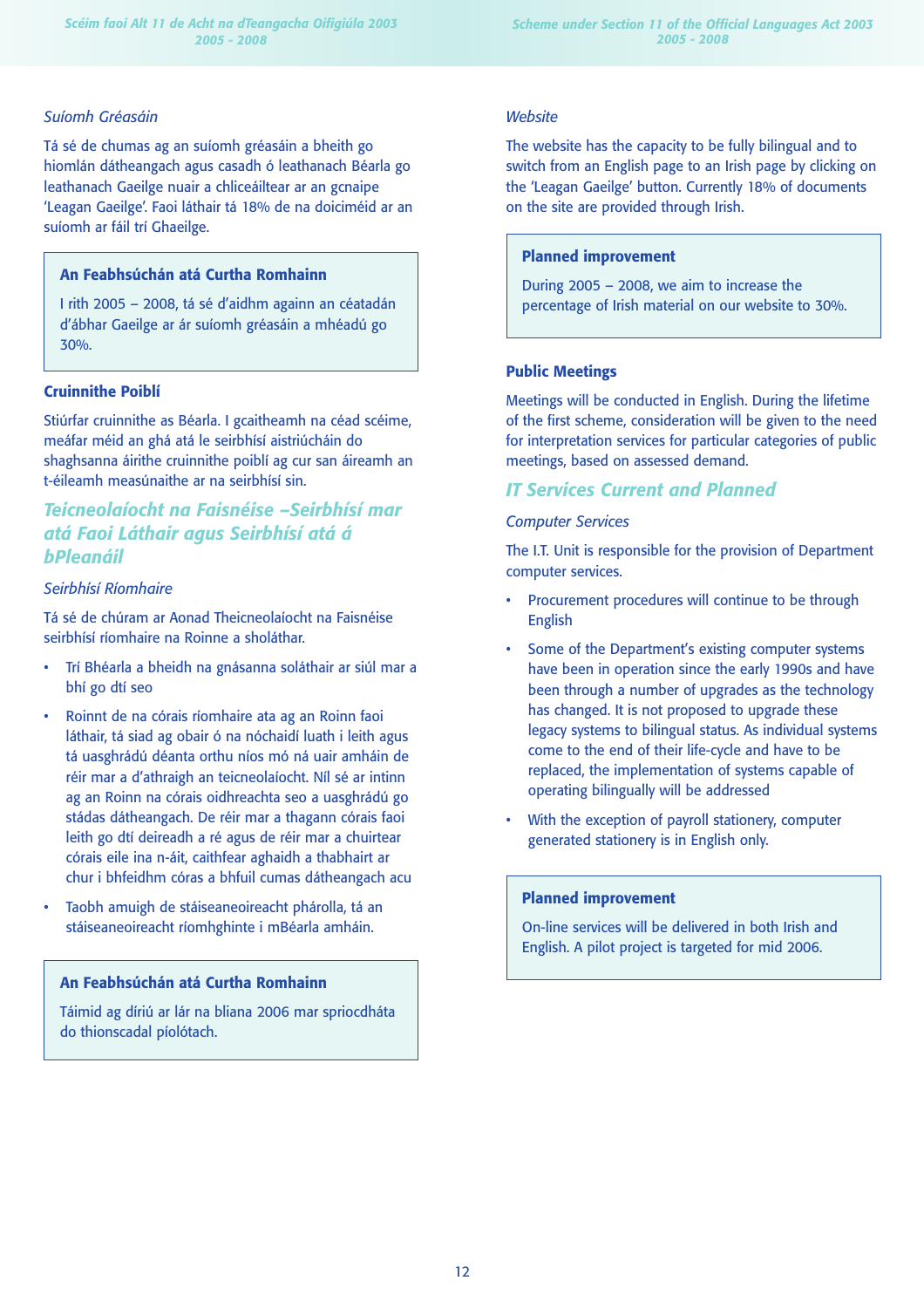# **Caibidil 3: Achoimre ar Sheirbhísí/Gníomhaíochtaí a sholáthraíonn na Rannáin agus na Feabhsúcháin atá ar intinn againn a Dhéanamh orthu**

## *Réamhrá*

Fuarthas amach leis an suirbhé ar fud na Roinne a luadh i gCaibidil 1 cumas na heagraíochta faoi láthair seirbhísí a chur ar fáil trí mheán na Gaeilge. Ós rud é go bhfuil an chuid den fhoireann riaracháin a bhfuil líofacht sa Ghaeilge acu faoi bhun 3% den iomlán, níl an cumas ann seirbhís chuimsitheach dhátheangach a chur ar fáil.

Tagann formhór an éilimh ar sheirbhísí trí mheán na Gaeilge ó Ghaelscoileanna agus scoileanna Gaeltachta, timpeall agus 7% dár mbunachar custaiméirí. Teastaíonn eolas leathan chun an réimse éagsúil, teicniúil seirbhísí a thugtar do na scoileanna seo a chur ar fáil, rud nach mbeadh ag rannóg tiomnaithe Gaeilge. Theastódh achar fada ón bhfoireann atá ceapaithe don obair seo scileanna sa Ghaeilge a fhoghlaim a bheadh ar aon dul leis an gcaighdeán sa Bhéarla.

Tá sé mar thosaíocht ag an Roinn, sa chéad scéim, seirbhís Ghaelach a fhorbairt insna rannóga a sholáthraíonn seirbhísí riaracháin do bhunscoileanna.

# *Seirbhísí do Scoileanna*

Tá sé de chúram ar an Roinn riachtanais fhoirne a bhainistiú in iarbhunscoileanna agus i mbunscoileanna. Is é an Bord Bainistíochta i scoil faoi leith a cheapann na baill foirne agus is iadsan na fostóirí. Soláthraíonn an Roinn réimse cuimsitheach seirbhísí, tacaí airgeadais agus curaclaim ina measc, chun cuidiú le scoileanna oideachas den scoth a chur ar fáil. Tugann an Roinn faoi deara na riachtanais atá ann maidir le hoideachas múinteoirí agus tugann sí tosaíocht dóibh i gcomhairle leis na páirtithe leasmhara go léir. Measúnaíonn sí chomh maith eiseamláirí nua de fhorbairt ghairmiúil. Bainistíonn an Roinn an clár foirgníochta caipitil ar a n-áirítear scoileanna nua, forleathnuithe ar fhoirgnimh scoile agus athnuachan foirgneamh scoile atá ann cheana.

# *Seirbhísí riaracháin do Scoileanna a sholáthraítear trí Bhéarla amháin faoi láthair*

Ós rud é nach bhfuil ach céatadán beag den bhfoireann sa ghráid riaracháin líofa sa Ghaeilge faoi láthair, níl seirbhísí aon-le-haon do scoileanna le fáil ach i mBéarla amháin.

**An Rannán Párolla** Oibríonn an rannóg seo córas párolla do níos mó ná 60,000 foireann scoile.

# **Chapter 3: Summary of Services/Activities provided by Divisions and Planned Improvements**

# *Introduction*

The Department-wide survey referred to in Chapter 1 established the current capacity of the organisation to provide services through the medium of Irish. With less than 3% of administrative staff proficient in the language, there is not the capacity to provide a comprehensive bilingual service.

The demand for service through Irish is mainly from all-Irish schools and schools in the Gaeltacht, approximately 7% of our school customer base. The diverse and technical range of services provided to these schools requires a breadth of knowledge that could not be accommodated by a dedicated Irish speaking section. It will take considerable time for designated staff to acquire Irish language skills at a level commensurate with the standard of English.

It is the priority of the Department, in the first scheme, to develop an Irish service in the sections providing school administration and services to primary schools.

# *Services to Schools*

The Department is responsible for managing the staffing requirements of primary and post-primary schools. The Board of Management of the individual schools employ staff directly and are the employers. We provide a comprehensive range of services including financial and curricular supports to enable schools deliver a high quality education. The Department identifies and prioritises teacher education needs in consultation with all relevant parties. It also evaluates new models of professional development. The Department administers the capital building programme, including new schools, extensions to existing schools and the refurbishment of existing buildings.

# *Administrative services to Schools currently provided through English only*

As the current percentage of fluent Irish speakers in administrative grades is low, one-to-one services to schools are provided through English only.

**The Payroll Division** operates the payroll system for over 60,000 school staff.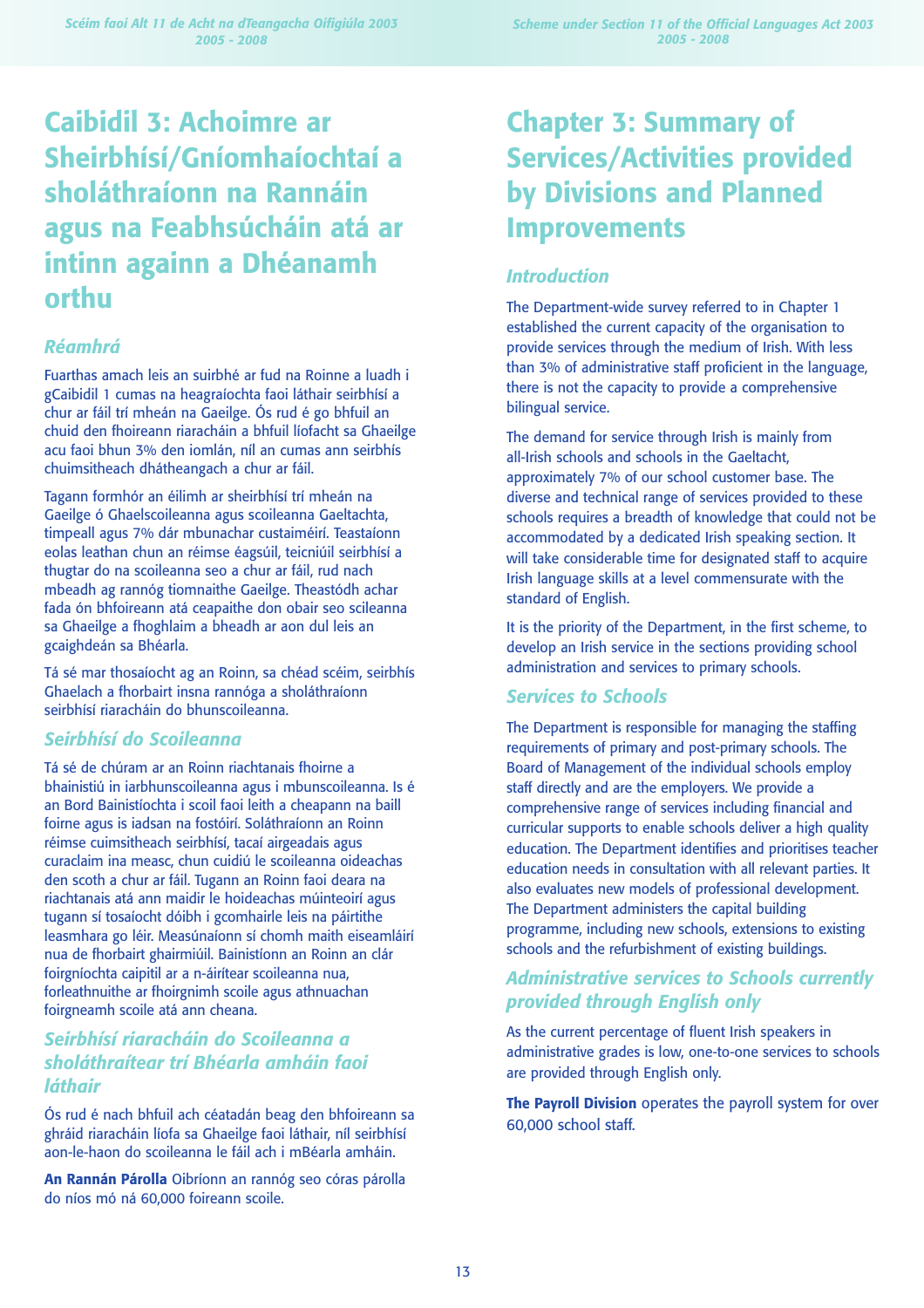**Iarbhunoideachais** Cuireann na rannóga seo réimse cuimsitheach seirbhísí ar fáil do scoileanna agus seirbhísí i gcomhair soláthar foirne scoile ar fáil do Choistí Gairmoideachais.

**An Rannóg Oideachais Speisialta** Leithdháileann an rannóg seo acmhainní chun tionscnaimh polasaí a thacú i dtaca le páistí a bhfuil riachtanais speisialta oideachais acu.

**An tAonad um Chuimsiú Sóisialta** Déanann an tAonad seo polasaithe agus cláir a bhaineann le cuimsiú sóisialta a chomhordú.

**An Rannóg Iompair Scoile** Riarann an rannóg seo an tseirbhís iompair scoile (a oibríonn Bus Éireann) do na micléinn faoi théarmaí scéimeanna éagsúla.

**Aonad na bPinsean** Riarann an tAonad seo an scéim phinsin do mhúinteoirí i mbunscoileanna, in iarbhunscoileanna, agus i scoileanna pobail agus scoileanna cuimsitheacha agus do Chúntóirí Riachtanas Speisialta.

**Rannóg Caidrimh na Foirne Eachtraí** Cuireann an rannóg seo cleachtas maith chun cinn maidir le caidrimh oibreachais ar fud na hearnála oideachais. Déanann sé monatóireacht ar chur i bhfeidhm an chlár oibre chun an earnáil oideachais a thabhairt suas chun dáta mar atá leagtha amach i gComhaontais Páirtíochta Sóisialta.

**An Rannóg Phleanála Scoileanna** Tá an rannóg seo i gcúram seirbhísí pleanála i gcomhair sholáthar scoileanna agus cóiríocht shealadach.

**An tAonad Tógála Scoileanna** Tá an rannóg seo i gcúram riarachán an Chlár Tógála Scoileanna.

#### **Na Feabhsúcháin atá Curtha Romhainn**

Le linn na céad scéime, forbróidh an Roinn, i gcomhar leis an bhfoireann, clár chun tosaíocht a thabhairt do sheirbhísí a chur ar fáil trí Ghaeilge do na rannóga seo leanas a sholáthraíonn seirbhísí do bhunscoileanna:

- Rannán Párolla
- Riarachán Bunscoile

Cuimseoidh an clár seo oiliúint spriocdhírithe teanga agus cur suas acmhainne Gaeilge ar an inlíon ar a mbeidh bunachar inchuardaithe de fhrásanna Gaeilge, téarmaíocht, agus litreacha caighdeánacha a bhaineann leis an réimse sin. Déanfaidh an Roinn monatóireacht agus measúnú ar éifeacht na dtionscnamh seo mar bhealach chun riachtanais Ghaeilge na foirne a shásamh.

*Scheme under Section 11 of the Official Languages Act 2003 2005 - 2008*

**The Primary and Post Primary Administration Sections** provide a comprehensive range of services to schools and VECs for the staffing of schools.

**Special Education Section** allocates resources to support policy initiatives in relation to children with special educational needs.

**Social Inclusion Unit** co-ordinates social inclusion policies and programmes.

**School Transport Unit** administers the school transport service (operated by Bus Eireann) for students under the terms of various schemes.

**The Pensions Unit** administers the pension scheme for teachers in primary, secondary, community & comprehensive schools and for Special Needs Assistants.

**The External Staff Relations Unit** promotes good industrial relations practice throughout the education sector. It monitors the implementation of the modernisation agenda for the education sector as set out in Social Partnership agreements.

**The Planning Section** is responsible for planning services for school provision and temporary accommodation.

**School Building Section** is responsible for the administration of the School Building Programme.

#### **Planned improvement**

During the lifetime of the first scheme, the Department will develop, in co-operation with staff, a programme to prioritise the availability of services through Irish for the following sections that provide services to primary schools:

- Payroll Division
- Primary School Administration

This programme will include targeted language training and the setting up of an Irish Language resource on the intranet with a searchable database of Irish Language phrasing, terminology and standard letters applicable to these areas. The Department will monitor and track the success of these training initiatives in meeting the Irish Language requirements of staff.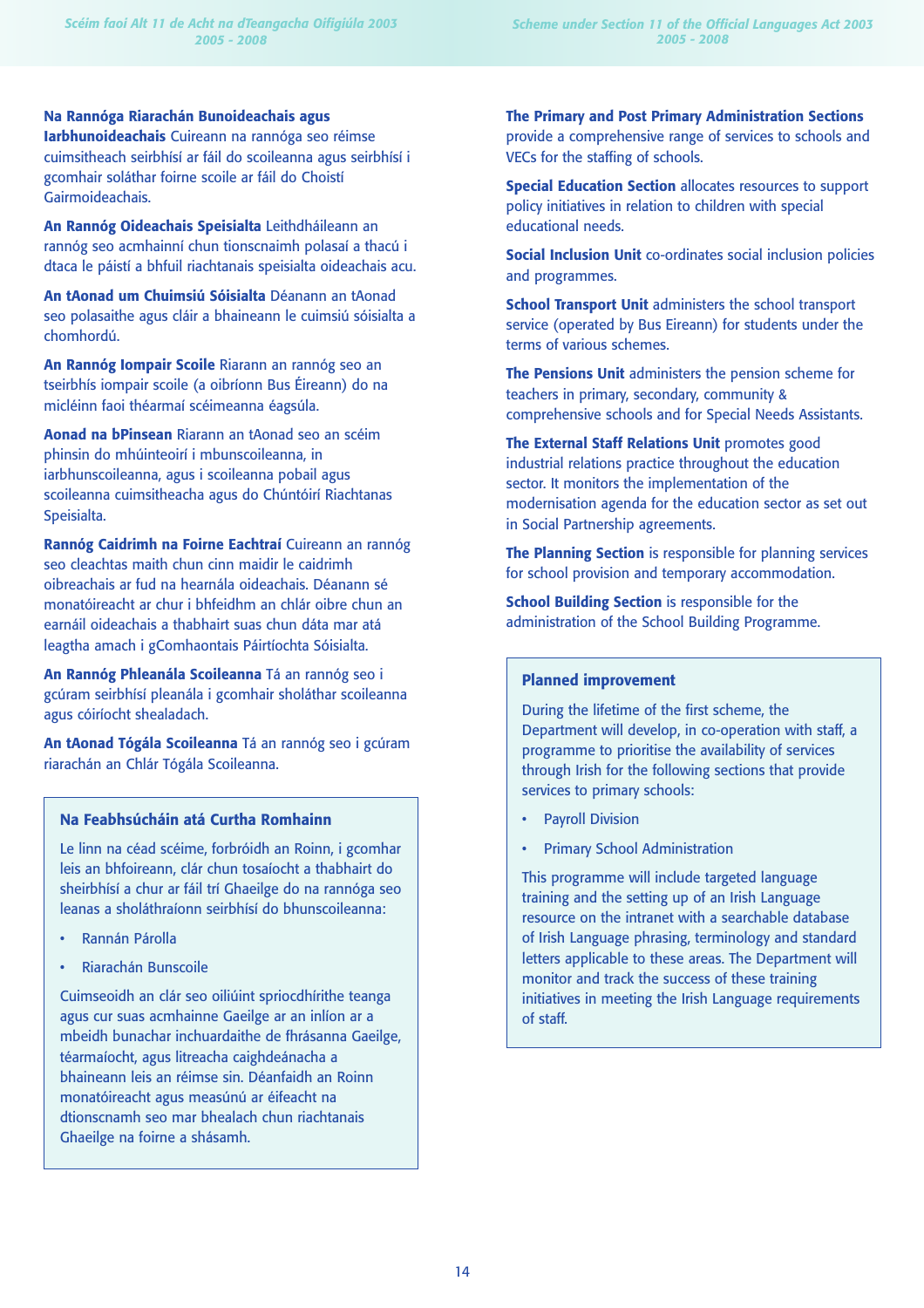# *Seirbhísí riaracháin a sholáthraítear trí Bhéarla agus trí Ghaeilge*

Tá na rannóga seo leanas ábalta seirbhís aon-le-haon a sholáthar trí Ghaeilge do na seirbhísí seo leanas:

**An tAonad Forbartha Ionghairme**. Is é is cúram don Aonad seo ná maoiniú agus bainistíocht oiliúna ionghairme do mhúinteoirí. Chomh maith leis sin tacaíonn sé agus maoiníonn sé na Lárionaid Oideachais agus na cúrsaí oiliúna do mhúinteoirí insna Coláistí Oideachais. Cuirtear seirbhísí Gaeilge ar fáil chun freastal ar an éileamh atá ann faoi láthair ar chumarsáid fóin, ar chruinnithe agus ar chumarsáid scríofa. Tá ciorcláin agus foirmeacha iarratais ar fáil i nGaeilge agus i mBéarla araon.

**An tAonad Staitistic.** Cnuasaíonn an tAonad seo sonraí d'oideachas in Éirinn agus tuairiscíonn sé orthu. Cuirtear seirbhísí Gaeilge ar fáil chun freastal ar an éileamh atá ann faoi láthair ar sheirbhísí béil agus seirbhísí scríofa. Tá leagan Gaeilge de na foirmeacha iarratais ar fáil do Ghaelscoileanna agus scoileanna Gaeltachta. Cuirtear leagan Gaeilge den fhoirm daonáireamh bunscolaíochta ar fáil do Ghaelscoileanna agus scoileanna Gaeltachta.

# *Cigireacht, Measúnú agus Ráthú Caighdeáin*

Tá ról mór polasaí ag Cigireacht na Roinne agus is ceann d'fheidhmeanna Cigire é tacaíocht a chur ar fáil i dtaca le foirmliú polasaí. Feidhm lárnach atá ag an gCigireacht faoi réir an Acht Oideachais 1998 is ea ráthú caighdeáin trína mheasúnú ar scoileanna agus ar an gcóras agus trína ghníomhaíochtaí cigireachta eile. Déanann Cigirí measúnacht ar chur i ngníomh reachtais agus rialachán na Roinne, tugann siad comhairle ina thaobh sin, agus tuairiscíonn siad ar cheisteanna ginearálta a bhaineann lena gcomhlíonadh.

Oibríonn **An Chigireacht** clár meastóireachta agus measúnachta, ar a n-áirítear cigireacht ar scoileanna, ar mhúinteoirí agus ar ábhar, cigireacht ar chláir, cigireacht théamach agus Meastóireacht na Scoile Uile. Comhairlíonn siad scoileanna, múinteoirí agus tuismitheoirí ar chuile ghné de sholáthar an oideachais atá taobh istigh de shainchúram na Cigireachta

#### **Seirbhísí trí Ghaeilge**

Cuireann an Chigireacht seirbhís dhátheangach cigireachta ar fáil do gach scoil aitheanta ag an mbunleibhéal, ina measc scoileanna Gaeltachta agus Gaelscoileanna. Siúd agus gurb í an Ghaeilge an meán cumarsáide insna suímh Gaeltachta agus Gaelscoile, braithfidh an teanga a úsáideann an Chigireacht ag aon am faoi leith ar rogha na háite.

Ag an leibhéal iarbhunscoile, cuireann An Chigireacht seirbhís i gcigireacht na Gaeilge ar fáil. Tá teora leis an gcumas atá ann faoi láthair seirbhís a chur ar fáil trí mheán na Gaeilge i ngach réimse ábhar do scoileanna Gaeltachta nó Gaelscoileanna.

# *Administrative services provided through English and Irish*

The following sections are currently in a position to provide a one-to-one service through Irish for the following services:

**The Teacher Education Section** is responsible for the funding and management of in-service training for teachers. It also supports and funds the Education Centres and the Colleges of Education teacher training courses. Irish services are provided to meet the current demand for service, for oral communication by telephone, meetings and written communication. Circulars and application forms are available in both Irish and English.

**The Statistics Unit** collect and report on Irish education data. Irish services are provided to meet the current demand for service both oral and written. An Irish version of application forms is available for all-Irish and Gaeltacht schools. An Irish version of the primary census form is provided to all-Irish or Gaeltacht schools.

# *Inspection Evaluation and Quality Assurance*

The Inspectorate of the Department has a major role in contributing to and supporting policy development. A core function of the inspectorate under The Education Act 1998, is to ensure quality in the education system, through its school and system evaluation and other inspection activities. Inspectors assess and advise on the implementation of legislation and Department regulations and report on compliance issues generally.

The Inspectorate operates an inspection and evaluation programme, including school, teacher and subject inspection, programme inspection, thematic inspection and Whole School Evaluation. They advise schools, teachers and parents on all aspects of educational provision within the Inspectorate's remit.

### **Services through Irish**

The Inspectorate provides a bilingual inspection service to all recognised schools at primary level including schools in the Gaeltacht and all-Irish schools. While Irish is generally the medium of communication in the Gaeltacht and all-Irish settings, the language used by the Inspectorate at any particular time will be influenced by local preference.

At post-primary level, the Inspectorate provides a service in the inspection of the Irish language. There is a limited capacity, at present, to provide a service through Irish in all subject areas for schools in the Gaeltacht or all-Irish schools.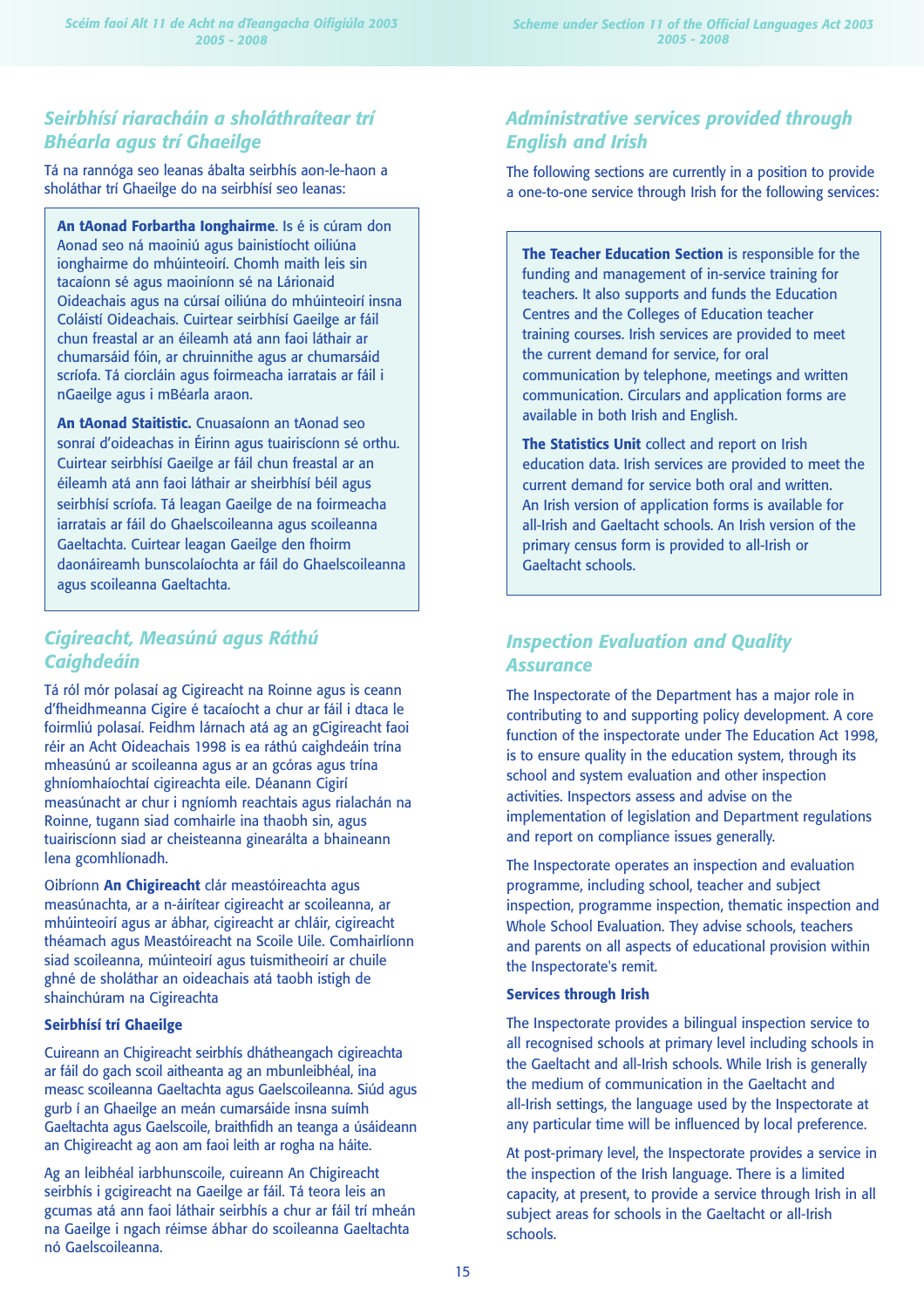## **Na Feabhsúcháin atá Curtha Romhainn-Seirbhís Dhátheangach Cigireachta do scoileanna**

Chun cur le soláthar na seirbhíse dátheangaí cigireachta, earcóidh an Roinn Cigirí tríd an tSeirbhís um Cheapacháin Phoiblí do gach réimse seirbhíse, a leanfaidh ar aghaidh le soláthar seirbhíse trí Ghaeilge agus a chuirfidh feabhas air. Athbhreithneoidh an Roinn roghnúcháin agus ceapacháin don Chigireacht d'fhonn:

- Caighdeán níos airde Gaeilge a éileamh uathu siúd a earcaítear don Chigireacht
- Caighdeán níos déine Gaeilge a éileamh uathu siúd a imlonnaítear i limistéir Gaeltachta agus do idirghníomhaíocht le Gaelsoileanna
- Caighdeán níos déine Gaeilge a éileamh uathu siúd a imlonnaítear mar shainoibrithe
- Deimhniú go mbíonn an inniúlacht i réimse ábhar faoi leith ina príomh-riachtanas do roghnúchán Cigirí ag an leibhéal iarbhunscoile, agus ag an am céanna fabhar a thabhairt san iomaíocht d'iarrthóirí a bhfuil ar a gcumas feidhmiú sa dá theanga oifigiúil.

Inseoimid ainmneacha Cigirí le Gaeilge sa chigireacht iarbhunscoile do na Gaelscoileanna agus do na scoileanna Gaeltachta.

# *Seirbhísí Síceolaíochta Oideachais do Scoileanna*

Soláthraíonn an tSeirbhís Náisiúnta Síceolaíochta Oideachais seirbhís síceolaíochta oideachais do scoileanna. Is seirbhís í atá bunaithe sna scoileanna den bhformhór agus é d'aidhm aici tacú le múinteoirí agus tuismitheoirí agus iad ag freastal ar riachtanais foghlaimeoirí i scoileanna.

## **Seirbhísí trí Ghaeilge**

Tá sé mar aidhm ag an tSeirbhís Síceolaíochta seirbhís shásúil a sholáthar trí mheán na Gaeilge insna réimsí bainteacha agus bíonn siad ag obair chun an aidhm sin a bhaint amach. Dúshlán mór é seirbhís chasta, phroifisiúnta, náisiúnta de leithéid na Seirbhíse Síceolaíochta a sholáthar trí mheán na Gaeilge. Déanann an tSeirbhís Síceolaíochta iarracht a dheimhniú go n-úsáidtear téarmaíocht atá comhsheasmhach, soláimhsithe insna leaganacha Gaeilge de dhoiciméid oifigiúla na Seirbhíse Síceolaíochta. Ós rud é nach bhfuil ionstraimí measúnaithe síceolaíochta indibhidiúla ann i nGaeilge leanfar de thrialacha a dhéanamh i mBéarla fad is a mhaireann an scéim 2005 – 2008 ach forlíonfar iad le hábhair measúnaithe as Gaeilge atá dá n-ullmhú faoi láthair. Saineofar an teora ama do sholáthar ionstraimí measúnaithe síceolaíochta i nGaeilge sa dara scéim de chuid na Roinne.

## **Planned Improvements -Bilingual Inspection Service for schools**

To enhance the provision of a bilingual inspection service, the Department, through the Public Appointments Commission, will recruit Inspectors to each area of service who will continue and indeed enhance the delivery of service through Irish. The Department will review the selection and appointments processes to the Inspectorate with a view to:

- Requiring a higher standard of Irish for recruitment to the Inspectorate
- Requiring a more exacting standard of Irish for deployment in Gaeltacht areas and interaction with all-Irish schools
- Requiring a more exacting standard of Irish for specialised deployment
- Ensuring that proficiency in a particular subject area will remain the chief consideration in the selection of inspectors at post-primary, while also awarding a competitive edge to candidates who can function in both official languages.

We will identify contacts for Irish services in the post primary inspectorate for all-Irish and Gaeltacht schools.

# *Educational Psychological Services for Schools*

The National Educational Psychological Service (NEPS) provides an educational psychological service to schools. It is primarily a school based service with the aim of supporting teachers and parents in meeting the needs of learners in schools.

### **Services through Irish**

NEPS policy is to work towards realising the objective of providing a satisfactory service through the medium of Irish in the relevant areas. Major challenges arise in trying to provide a complex national professional service such as NEPS through the medium of Irish. NEPS tries to ensure that consistent and user-friendly terminology is used in Irish language versions of official NEPS documentation. In the absence of individual psychological assessment instruments in the Irish Language, tests will continue to be carried out in English during the lifetime of the 2005 – 2008 Scheme but will be supplemented by assessment materials in Irish that are currently being prepared. A timeframe for providing psychological assesment instruments in Irish will be detailed in the Department's second scheme.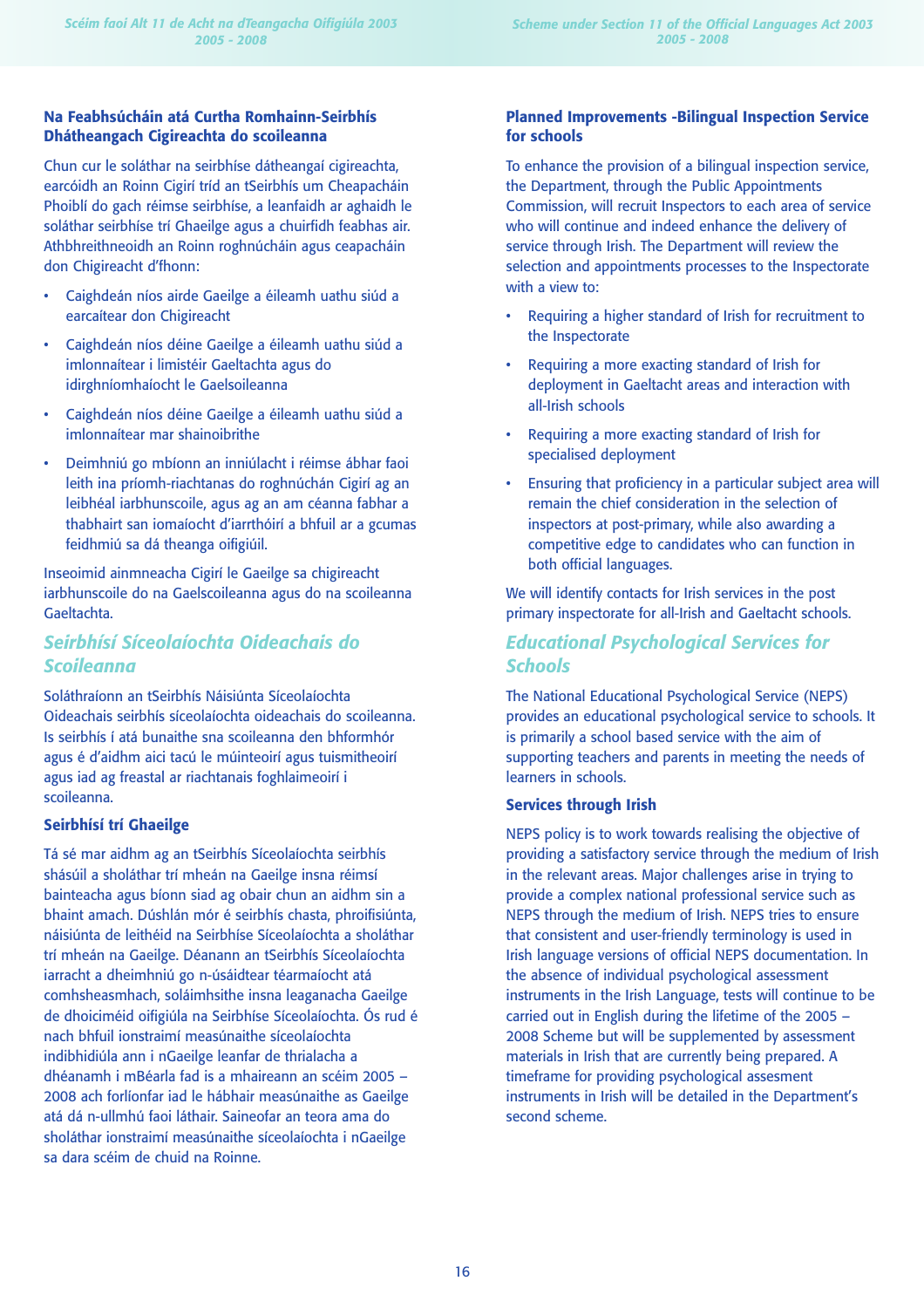## **Na Feabhsúcháin atá Curtha Romhainn- Seirbhís Náisiúnta Síceolaíochta Oideachais Dátheangach do scoileanna**

Mar chuid de straitéis chun a dheimhniú go soláthraíonn an tSeirbhís Síceolaíochta seirbhís shásúil do Ghaelscoileanna agus scoileanna Gaeltachta, ceadaíonn an próiseas earcaíochta scrúdú speisialta roghnach faoinar féidir marcanna breise a fháil de bharr inniúlacht sa Ghaeilge.

Inseoimid ainmneacha lucht foirne le Gaeilge sa tSeirbhís Síceolaíochta do na Gaelscoileanna agus na scoileanna Gaeltachta.

# *Seirbhísí Eile le Fáil i mBéarla Amháin*

Cé go gcomhlíonfar na riachtanais reachtúla, beidh roinnt de na seirbhísí le fáil i mBéarla amháin fad is a mhaireann an chéad scéim. Cloífidh na rannóga leis na tiomantais ghinearálta maidir le feabhas a chur ar an leibhéal faisnéise atá le fáil as Gaeilge agus comhlíonfaidh siad na caighdeáin do chumarsáid le custaiméirí as Gaeilge atá leagtha amach i gCaibidil 2. Ar na seirbhísí atá i gceist tá:

- Seirbhísí Tógála do gach earnáil
- Riachtanais Speisialta/Cuimsiú Sóisialta
- Seirbhísí Ardoideachais agus Breisoideachais
- Seirbhísí Polasaí agus Seirbhísí Corparáideacha.

Leathfaimid an acmhainn Gaeilge ar an inlíon céim ar chéim chun na réimsí seo a chuimsiú.

## **Planned Improvements - Bilingual National Educational Psychological Service for schools**

As part of a strategy to ensure that NEPS provides a satisfactory service to Gaelscoileanna and Gaeltacht schools, the recruitment process allows for a special optional examination attracting additional marks for proficiency in Irish.

We will identify contacts for Irish services in NEPS for all-Irish and Gaeltacht schools.

# *Other Services available in English Only*

While complying with the statutory requirements, a number of services will operate in English only during the lifetime of the first scheme. Sections will meet the generic commitments to improve the level of information available through Irish and will comply with the standards for communicating with customers through Irish set out in Chapter 2. The services provided include:

- Building Services for all sectors
- Special Needs/Social Inclusion
- Further and Higher Education Services
- Policy and Corporate Services.

We will extend the Irish Language resource on the intranet on a phased basis to include these areas.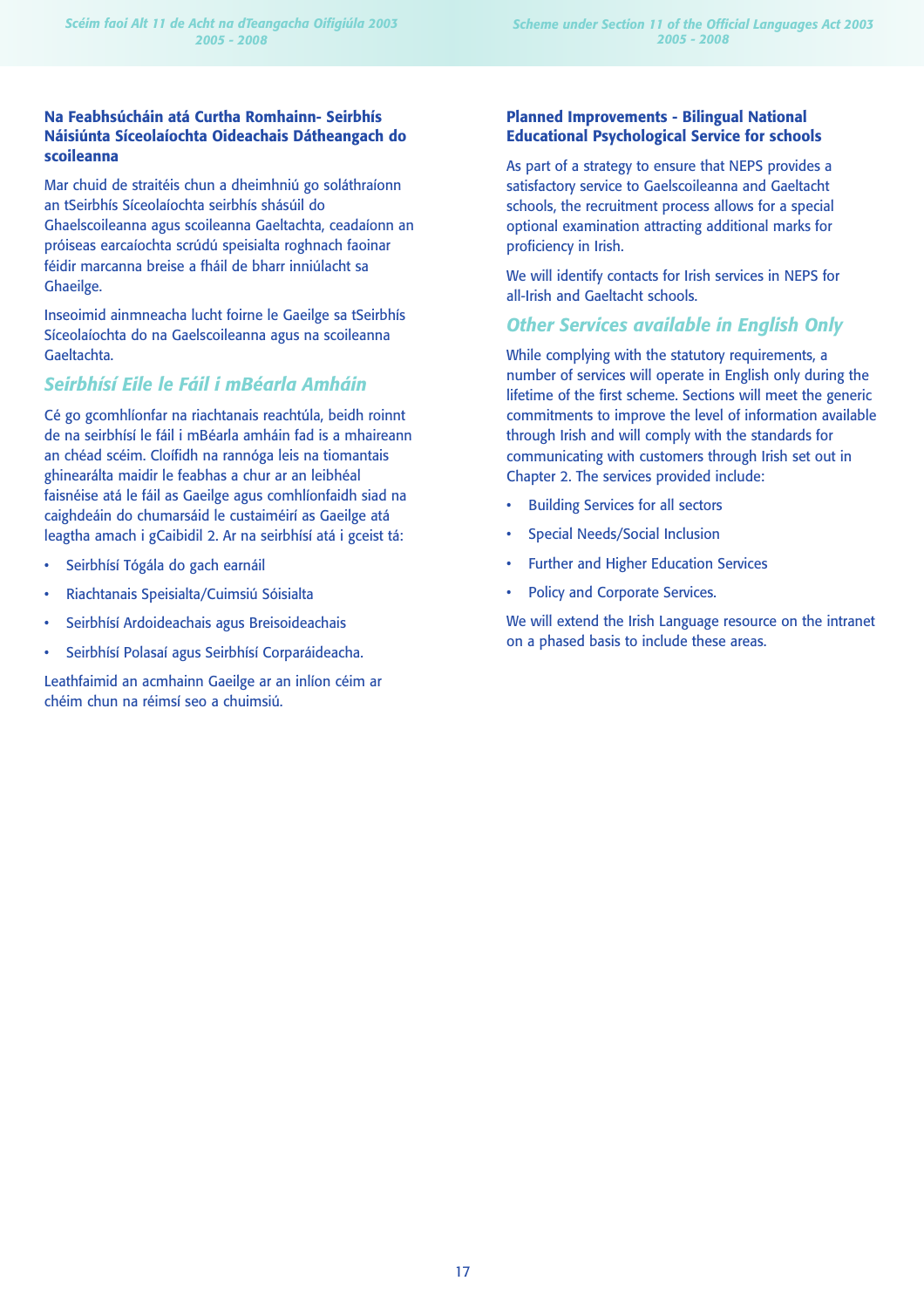# **Caibidil 4: Moltaí chun soláthar seirbhísí trí Ghaeilge a thacú agus a fheabhsú**

Siúd agus go bhfuiltear tar éis na réimsí tosaíochta san earnáil Bhunscoile a shainaithint, tacóidh an Roinn chomh maith le forbairt seirbhísí Gaeilge go ginearálta trí bhreis doiciméad trí Ghaeilge agus breis faisnéise trí Ghaeilge a chur ar fáil ar ár seirbhísí go léir, agus trí fheabhas a chur ar fhreagairt fiafraithe teileafóin trí Ghaeilge agus ar sheirbhísí fáilte trí Ghaeilge. Is iad seo na hAcmhainní Daonna agus na Bearta Oiliúna agus Forbartha a bheadh riachtanach chun tacú le feabhsú agus forbairt na seirbhísí:

#### **Foireann nua-cheapaithe/sannaithe**

Tabharfaimid tosaíocht do fhoireann a bhfuil inniúlacht sa Ghaeilge acu a shannú do rannóga riaracháin a sholáthraíonn seirbhísí do bhunscoileanna sa Ghaeltacht agus do Ghaelscoileanna.

Tar éis a gceapaithe/sannaithe don Roinn, iarrfar ar gach ball foirne ceistneoir a chomhlanú chun a gcaighdeán Gaeilge a fháil amach. Iarrfar orthu chomh maith a rá ar mhaith leo freastal ar oiliúint sa Ghaeilge le linn/taobh amuigh de uaire oifige agus a rá cé chomh toilteanach is atá siad seirbhís a chur ar fáil don phobal trí Ghaeilge. Coinneofar an t-eolas faoi na baill foirne nua atá toilteanach freastal ar oiliúint nó seirbhís a chur ar fáil don phobal trí Ghaeilge ar bhunachar sonraí.

Baill foirne nua atá inniúil agus toilteanach seirbhís a chur ar fáil don phobal trí Ghaeilge, cuirfear sin san áireamh agus iad á sannadh do aonad.

# *Oiliúint sa Ghaeilge*

Cuirfidh **An tAonad Oiliúna agus Forbartha Foirne**

feasacht teanga san áireamh mar chuid de chúrsaí oiliúna Ionduchtúcháin agus Seirbhíse do Chustaiméirí araon, chun a chinntiú gur fios do bhaill foirne na hoibleagáidí a chuireann an tAcht ar an Roinn.

- Fostófar Comhairleoir Oiliúna Gaeilge eachtrach chun clár oiliúna a fhorbairt a shásaíonn riachtanais na Roinne.
- Shonraigh an suirbhé baill foirne a bhí toilteanach freastal ar oiliúint le linn uaire oifige. Caithfear measúnú a dhéanamh ar inniúlacht gach oifigigh díobh sa Ghaeilge, chun daoine a bhfuil comhchaighdeán acu a chruinniú le chéile d'fhonn iad a oiliúint.
- Tabharfar oiliúint dóibh siúd a bhfuil an caighdeán is airde acu ar dtús chun cur go tapa leis an líon ball foirne a bhfuil ar a gcumas seirbhís a chur ar fáil don phobal trí Ghaeilge. Cuimseoidh an oiliúint modúil ar scríobh litreacha agus téarmaíocht oifigiúil/teicniúil, a chuirfear suas ar an inlíon ionas gur féidir teacht orthu

# **Chapter 4: Proposals to support and enhance the provision of services through Irish**

While the priority areas at the Primary sector level have been identified, the Department will also support the development of Irish services generally by increasing the level of Irish documentation and information available on all our services, improvement in the response to telephone queries through Irish and the availability of reception services through Irish. The Human Resources and the Training and Development measures to support the improvement and development of services are as follows:

## **Newly appointed/assigned staff**

We will prioritise the allocation of staff with a competency in Irish to the administrative sections providing services to primary schools in the Gaeltacht and all-Irish Schools.

Upon appointment/assignment to the Department, all staff will be asked to complete a questionnaire to ascertain their standard of Irish, indicate their interest in attending Irish language training during/outside office hours and willingness to provide a service to the public through Irish. Information on new entrants, willing to attend training/provide a service to the public through Irish will be included in a database.

New recruits with the competence and willingness to deliver a service to the public through Irish, will have this taken into account in their assignment to a unit.

# *Irish Language Training*

**The Staff Training and Development Unit** will include language awareness as part of both Induction and Customer Service training courses, to ensure staff members are aware of the obligations imposed on the Department by the Act.

- An external Irish Language Training Consultant will be contracted to develop a training programme to meet the Department's needs.
- The survey identified staff willing to attend training during official hours. An assessment of each officer's competence in Irish will need to be conducted, in order to group people of a similar standard together for training purposes.
- We will prioritise training to those requiring the least amount of training to rapidly increase the number of staff capable of providing a service to the public through Irish. Training will include modules on letter writing and official/technical terminology, which will be posted on the intranet for on-going reference. The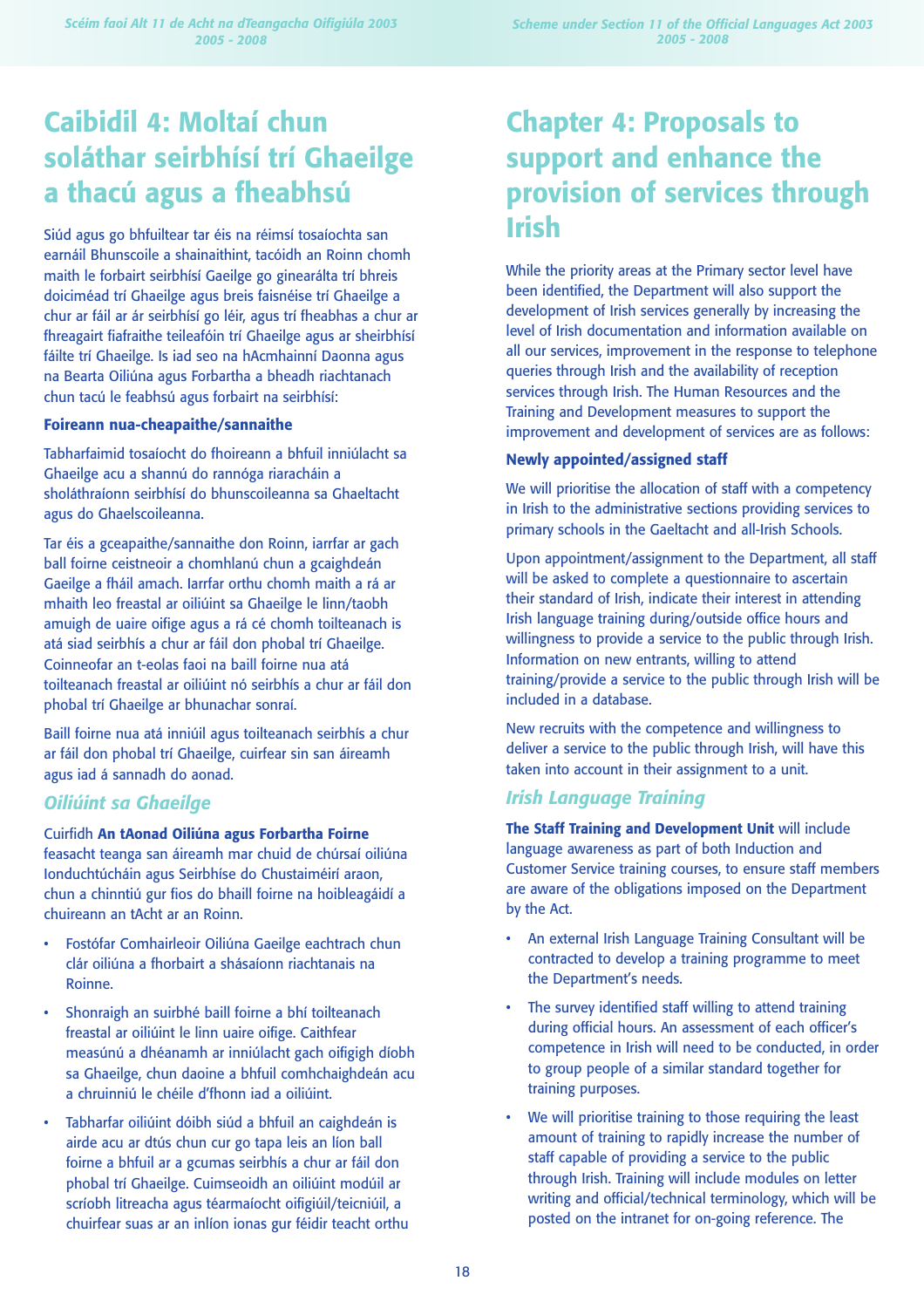arís. Déanfaidh an Roinn monatóireacht agus measúnú ar an gclár Oiliúna Teanga.

• Cuirfidh an Roinn chun cinn go dearfach foghlaim agus feabhsú inniúlacht sa Ghaeilge trí tháillí do chúrsaí aitheanta Gaeilge a fhreastal oifigeach orthu ina (h)am féin a aisíoc, agus leanfaidh an Roinn de chúrsaí Gaeilge Ghaeleagras a chur chun cinn ag an am céanna. Foireann a fhreastalaíonn ar chúrsaí dá leithéid, déanfar a n-oiliúint a fhorlíonadh trí mhodúil a thabharfar go hinmheánach le linn uaire oifige, i dtaca le téarmaíocht oifigiúil/teicniúil, scríobh litreacha &rl.

## Tacóidh **Rannán na Seirbhísí Corporáideacha** le cur i bhfeidhm an Achta agus

- Déanfaidh sé beart chun comhlíonadh na bhforálacha sin d'Acht na dTeangacha Oifigiúla atá tagtha i ngníomh a dheimhniú
- Déanfaidh sé monatóireacht ar chur i bhfeidhm scéim trí bliana na Roinne faoi Acht na dTeangacha Oifigiúla agus ar na costais a ghabhfaidh leis
- Tabharfaidh sé faisnéis agus comhairle do bhaill foirne
- Déileálfaidh sé le comhfhreagras/ceisteanna Dála/gearáin/iarratais ó na meáin chumarsáide maidir le hAcht na dTeangacha Oifigiúla
- Comhordóidh sé Seirbhísí Aistriúcháin ar ardchaighdeán
- Socróidh sé seirbhísí aistriúcháin as Gaeilge do chruinnithe poiblí áit a bhfuil gá leo
- Méadóidh sé ar úsáid méara eolais dátheangacha ar fud oifigí na Roinne
- Forbróidh sé acmhainní Gaeilge ar an inlíon
- Oibreoidh sé leis an Aonad Oiliúna agus Forbartha Foirne agus le rannóga chun cúrsaí oiliúna Gaeilge a chur in oiriúint do rannóga faoi leith.

# *Tacú le Cur i bhfeidhm na Scéime ar fud na Roinne*

Agus Acht na dTeangacha Oifigiúla agus an scéim dá gcur i bhfeidhm tacóidh an Roinn leis an bhfoireann trí:

- Fochoiste Comhpháirtíochta a bhunú chun tacú le Foghlaim na Gaeilge sa Roinn
- Leanúint le faisnéis a chur ar fáil don bhfoireann i dtaobh ceanglas an Achta
- Leanúint le seisiúin faisnéise ar cheanglais an Achta a chur ar fáil de réir mar is gá.

Department will monitor and track the success of the Language training programme.

The Department will also positively promote the acquisition and development of competence in the Irish language by refunding fees for recognised Irish courses pursued in an officer's own time, while continuing the promotion of Irish language courses conducted by Gaeleagras. Staff attending such courses will have their training supplemented by modules delivered in-house during official hours, in relation to official/technical terminology, letter writing etc.

## **The Corporate Services Division** will support the implementation of the Act and

- Take steps to ensure compliance with those provisions of the Official Languages Act that have been commenced
- Monitor the implementation of the Department's three year scheme under the Official Languages Act and the associated costs
- Provide information and advice to staff
- Deal with any correspondence/PQs/complaints/media requests relating to the Official Languages Act
- Co-ordinate quality Translation Services
- Arrange interpretation services through Irish for public meetings where there is a requirement
- Increase the use of bilingual sign posting throughout the Department's Offices
- Develop Irish Language resources on the intranet
- Work with the Training and Development unit and with sections to customise Irish Language Courses.

# *Support for Implementation of Scheme throughout the Department*

The Department will support staff in the implementation of the Official Languages Act and scheme by:

- Setting up a Partnership Subcommittee to support Irish Learning in the Department
- Continuing to provide information to staff on requirements under the Act
- Continuing to provide briefing sessions on the requirement of the Act as required.